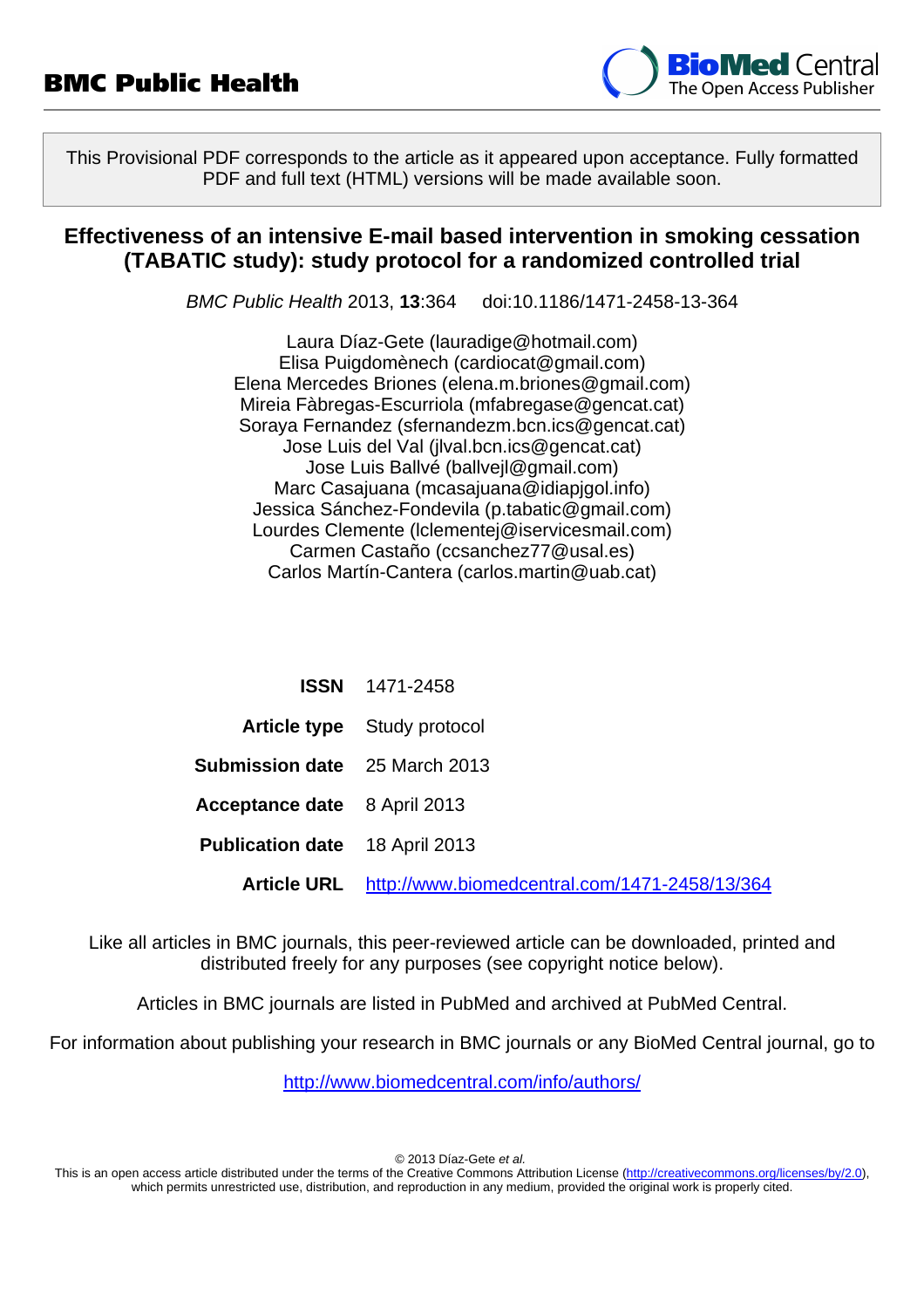# **Effectiveness of an intensive E-mail based intervention in smoking cessation (TABATIC study): study protocol for a randomized controlled trial**

Laura Díaz-Gete<sup>1</sup> Email: lauradige@hotmail.com

Elisa Puigdomènech<sup>2\*</sup> \* Corresponding author Email: cardiocat@gmail.com

Elena Mercedes Briones<sup>2</sup> Email: elena.m.briones@gmail.com

Mireia Fàbregas-Escurriola<sup>3</sup> Email: mfabregase@gencat.cat

Soraya Fernandez<sup>1</sup> Email: sfernandezm.bcn.ics@gencat.cat

Jose Luis del Val<sup>2</sup> Email: jlval.bcn.ics@gencat.cat

Jose Luis Ballvé<sup>4</sup> Email: ballvejl@gmail.com

Marc Casajuana<sup>5</sup> Email: mcasajuana@idiapjgol.info

Jessica Sánchez-Fondevila<sup>2</sup> Email: p.tabatic@gmail.com

Lourdes Clemente<sup>6</sup> Email: lclementej@iservicesmail.com

Carmen Castaño<sup>7</sup> Email: ccsanchez77@usal.es

Carlos Martín-Cantera<sup>2,8,9</sup> Email: carlos.martin@uab.cat

Grupo estudio TABATIC

<sup>1</sup> Centre d'Atenció Primària (CAP) La Sagrera, Institut Català de la Salut, Barcelona, Spain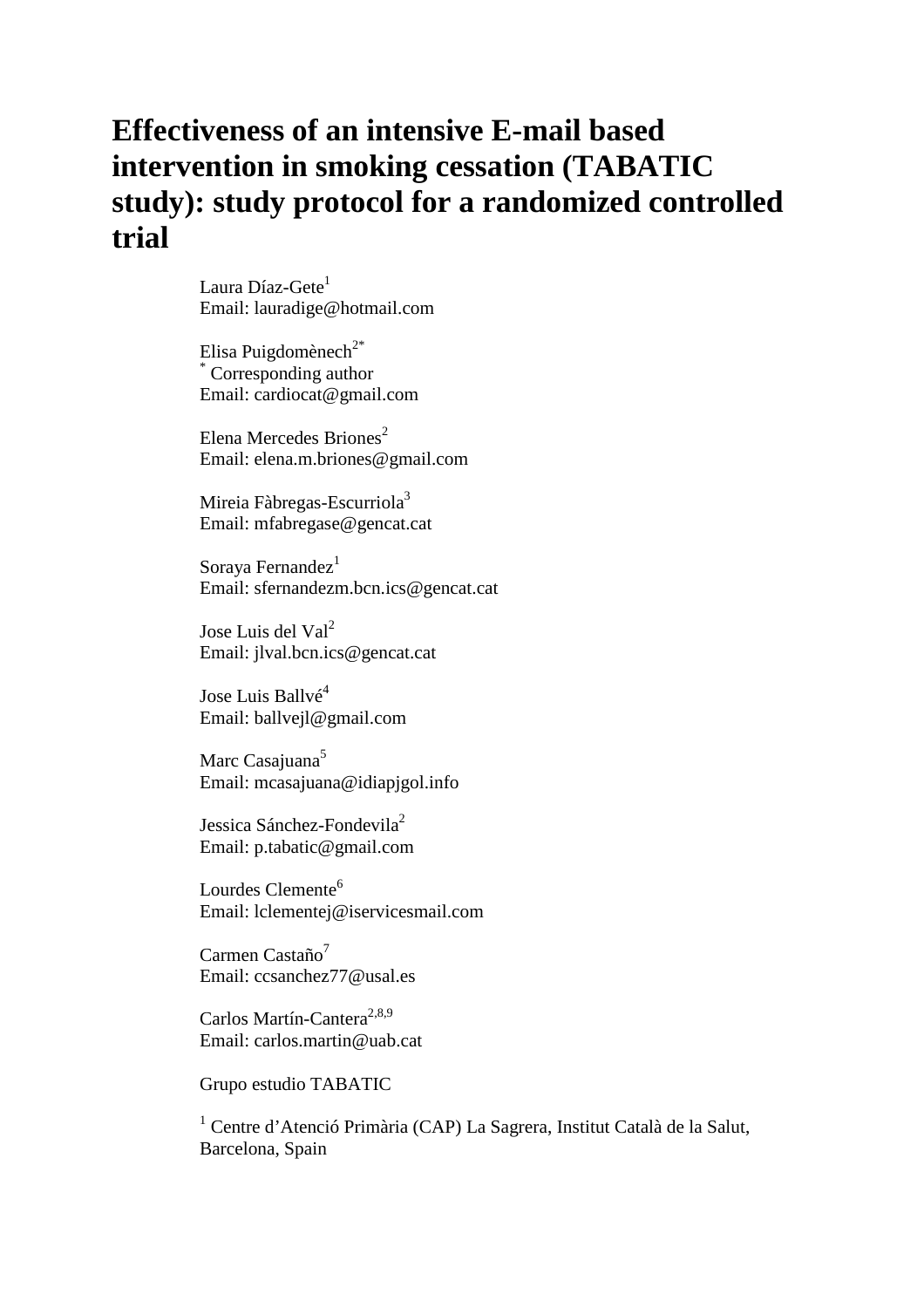<sup>2</sup> Primary Healthcare Research Unit of Barcelona, Primary Healthcare University Research Institute IDIAP- Jordi Gol, C/Sardenya 375, entresuelo 08025 Barcelona, Spain

<sup>3</sup> Centre d'Atenció Primària (CAP) La Marina, Institut Català de la Salut, Barcelona, Spain

4 Centre d'Atenció Primària (CAP) Florida Nord, Institut Català de la Salut, Hospitalet de Llobregat, de Llobregat, Spain

<sup>5</sup> IDIAP- Jordi Gol, Barcelona, Spain

6 Centro de Salud Santo Grial, Huesca, Spain

<sup>7</sup> La Alamedilla Health Centre, Castilla y León Health Service–SACYL, Salamanca, Spain

<sup>8</sup> Centre d'Atenció Primària (CAP) Passeig de Sant Joan, Institut Català de la Salut, Barcelona, Spain

<sup>9</sup> Departament of Medicine, Universitat Autònoma de Barcelona, Barcelona, Spain

# **Abstract**

### **Background**

Intensive interventions on smoking cessation increase abstinence rates. However, few electronic mail (E-mail) based intensive interventions have been tested in smokers and none in primary care (PC) setting. The aim of the present study is to evaluate the effectiveness of an intensive E-mail based intervention in smokers attending PC services.

# **Methods/Design**

Randomized Controlled Multicentric Trial. *Study population*: 1060 smokers aged between 18–70 years from Catalonia, Salamanca and Aragón (Spain) who have and check regularly an E-mail account. Patients will be randomly assigned to control or intervention group. *Intervention*: Six phase intensive intervention with two face to face interviews and four automatically created and personal E-mail patients tracking, if needed other E-mail contacts will be made. Control group will receive a brief advice on smoking cessation. *Outcome measures*: Will be measured at 6 and 12 months after intervention: self reported continuous abstinence (confirmed by cooximetry), point prevalence abstinence, tobacco consumption, evolution of stage according to Prochaska and DiClemente's Stages of Change Model, length of visit, costs for the patient to access Primary Care Center. *Statistical analysis*: Descriptive and logistic and Poisson regression analysis under the intention to treat basis using SPSS v.17.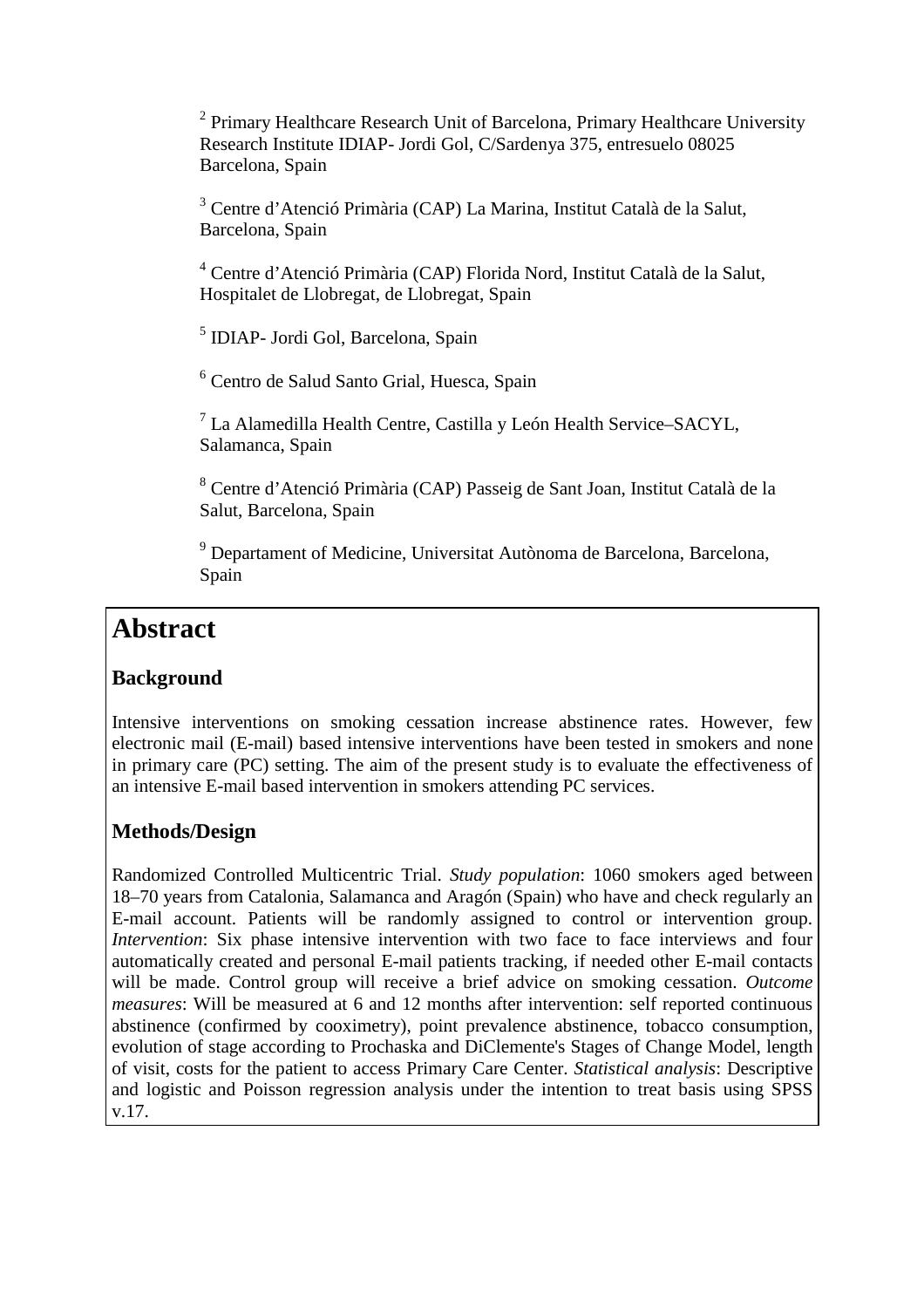#### **Discussion**

The proposed intervention is an E-mail based intensive intervention in smokers attending primary care. Positive results could be useful to demonstrate a higher percentage of short and long-term abstinence among smokers attended in PC in Spain who regularly use E-mail. Furthermore, this intervention could be helpful in all health services to help smokers to quit.

# **Trial Registration**

Clinical Trials.gov Identifier: NCT01494246.

# **Keywords**

Smoking cessation, Electronic mail, Clinical trial, Primary health care

# **Background**

Health effects among smokers and non-smokers of tobacco consumption are well-established including principally respiratory and cardiovascular diseases and cancer [1]; in fact is one of the leading preventable causes of death worldwide and mainly in occidental societies [2]. In Spain, for instance, smoking is the health problem that causes more mortality and morbidity [3], and therefore originates one of the higher health costs. According to the last national survey conducted in Spain in 2006 the percentage of daily smokers aged 16 or older was 26.44% [4]. The vast majority of smokers declare a willingness to quit smoking and approximately 60% have tried it [3], although only 3 to 5 % of them per year accomplished smoking cessation [3,5,6].

Several cost-effectiveness studies worldwide have shown that both low and high impact care interventions to reduce tobacco consumption are cost-effective measured in cost per year of life gained and quality of life [3,7]. Moreover, under a public health view probably these interventions represent the most cost-effective method to improve population's health. Minimum advice on quitting smoking among the general population achieves an average of 5% cessation per year [8,9]. In contrast, more intense interventions, can reach more than 20% of abstinence [10,11]; in general, it is well established that the more intensive the intervention, the best rates of smoking cessation are obtained [10]. The inclusion of those treatments that have demonstrated its efficacy in systematic reviews and metanalysis, has been confirmed to be useful [7].

Therapeutic intensive interventions for smoking cessation have been used in primary care, such as the one of the ISTAPS study [12], but none have been based in Information and Communication Technologies (ICTs). These interventions are based on the hypothesis that smokers that do not quit smoking but are aware of its harmful effects underestimate the health risk to due to its consumption [13]. So, these interventions could provide motivational feedback to promote risk awareness and accelerate changes on smoking behavior [14]. Some smokers who quit smoking have been identified as susceptible to damaging adverse effects of tobacco consumption or seen seriously threaten his or her health [15,16].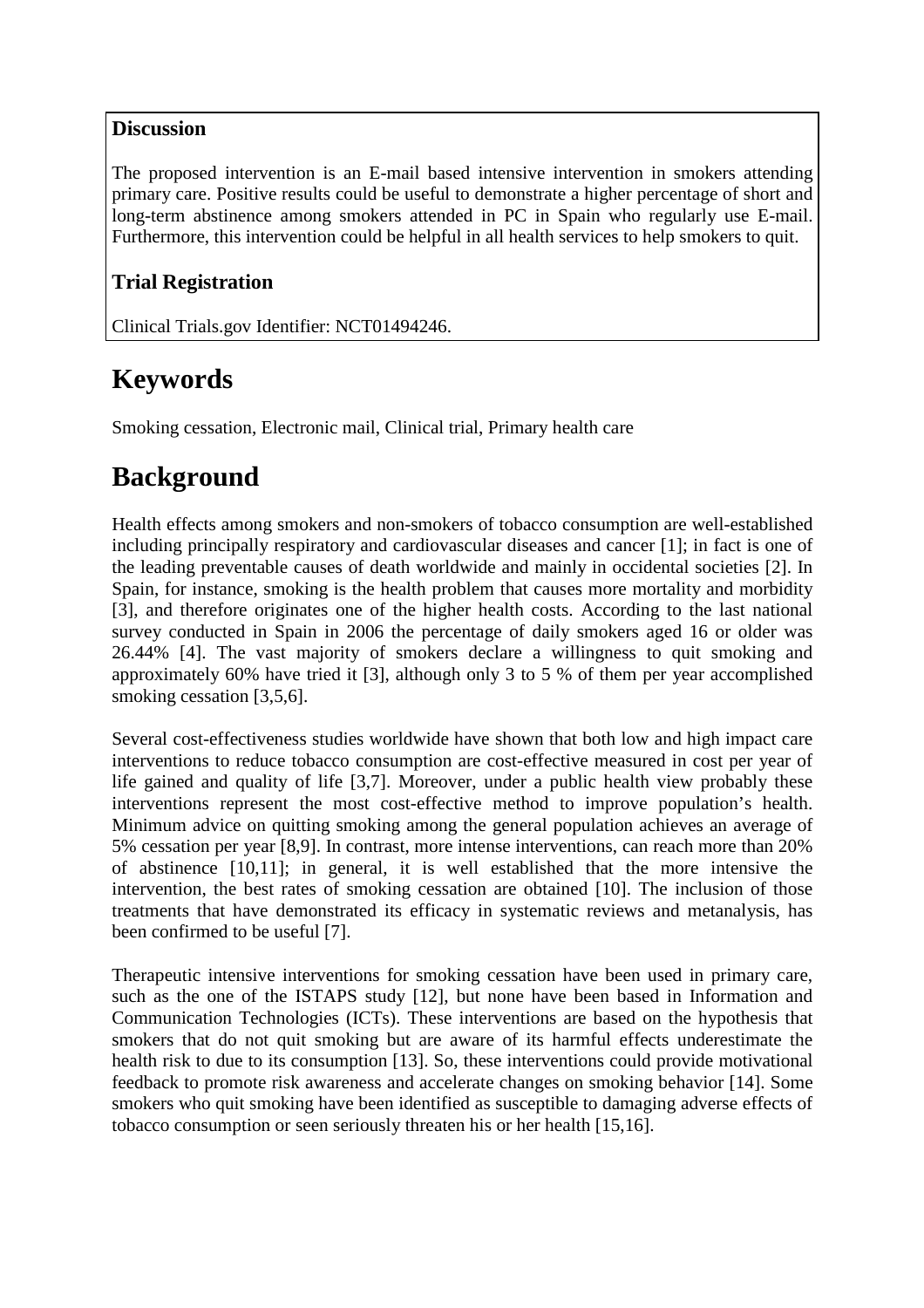The vast majority of non-pharmacological use the Prochaska and DiClemente's Transtheoretical Model of Change [17] that describes a succession of stages (precontemplation, contemplation, preparation, action and maintenance) each one indicating a different type of intervention. Other studies in our country have used this model among diabetic smokers patients attended in primary care and to confirm smoking abstinence using cooximetry [18] and another where information gathered by cooximetry is the main element to motivate smokers to quit [19].

The use of electronic mail and internet is increasing worldwide. In Spain, according to the National Statistics Institute, in 2010, 57% of households had Internet access; moreover there are 20 million estimated regular users and those who log at least once a week represent 58.4% of the population (7.1% increase over the previous year). Seventy-eight percent of the Spanish population between 16 and 74 uses the electronic mail, with an increase of those who access it via mobile devices [20].

Internet and E-mail use is also increasing in medicine and can be mostly useful in appointment citations and remainders, analytical results, computerized medical history, prescription refills, regular follow-up and access to health information. The advantages derived from professional-patient E-mail communication include: time and cost saving for hospitals, primary care centers, primary care professionals and patients (e.g. patients who frequently travel and sanitary professional of rural areas can easily contact with physicians and patients respectively) [21,22] and convenience since it does not have a simultaneous nature (the person can check the messages at his or her convenience) [21]. Several patients also refer that E-mail communication can facilitate the contact with the sanitary professional; in face to face interviews they could not feel enough comfortable to rise certain issues or may have forgotten to ask important questions. Some of them deem a useful and satisfactory use E-mail communication in a secure and private environment [21]. A revision undertaken on the impact of e-therapies, Hsiung concluded that E-mail tracking is useful if preceded by a personal and direct relationship with the patient [23]. Finally, in the global crisis context these types of interventions can diminish visits to the primary care center. Limitations comprise unwillingness to use the E-mail, perception of lack of time and experience to use the new technologies [21,24], an abuse by an overriding number of messages on non urgent matters, and the development of a private and secure website and a specific deontological code could increase the economic costs [25].

Internet use in quitting smoking is becoming more evident, since it is necessary to recruit more smokers to fight smoking regardless of race or culture [26]. Several studies have published about the virtual communities in this field [27] and internet as a support to phone lines (quitlines) [28]. It has been established that it is a way that enriches the sanitary professional-patient relationship and that the dissemination of patient's successful experiences can improve their self-esteem and generate positive attitudes [25] although further research is needed [29].

The 2008 the Treating Tobacco Use and Dependence Guideline, pointed out that online tools to quit smoking are promising tools that have not achieved its own potential to undertake interventions; results have been shown to be only favorable if online interventions are developed in very complex programs or if were carried out when the help was more intensive among intervention groups than in controls. Nevertheless, it also encourages depending on those characteristics that needs to be improved [7]. In Spain, the National Committee to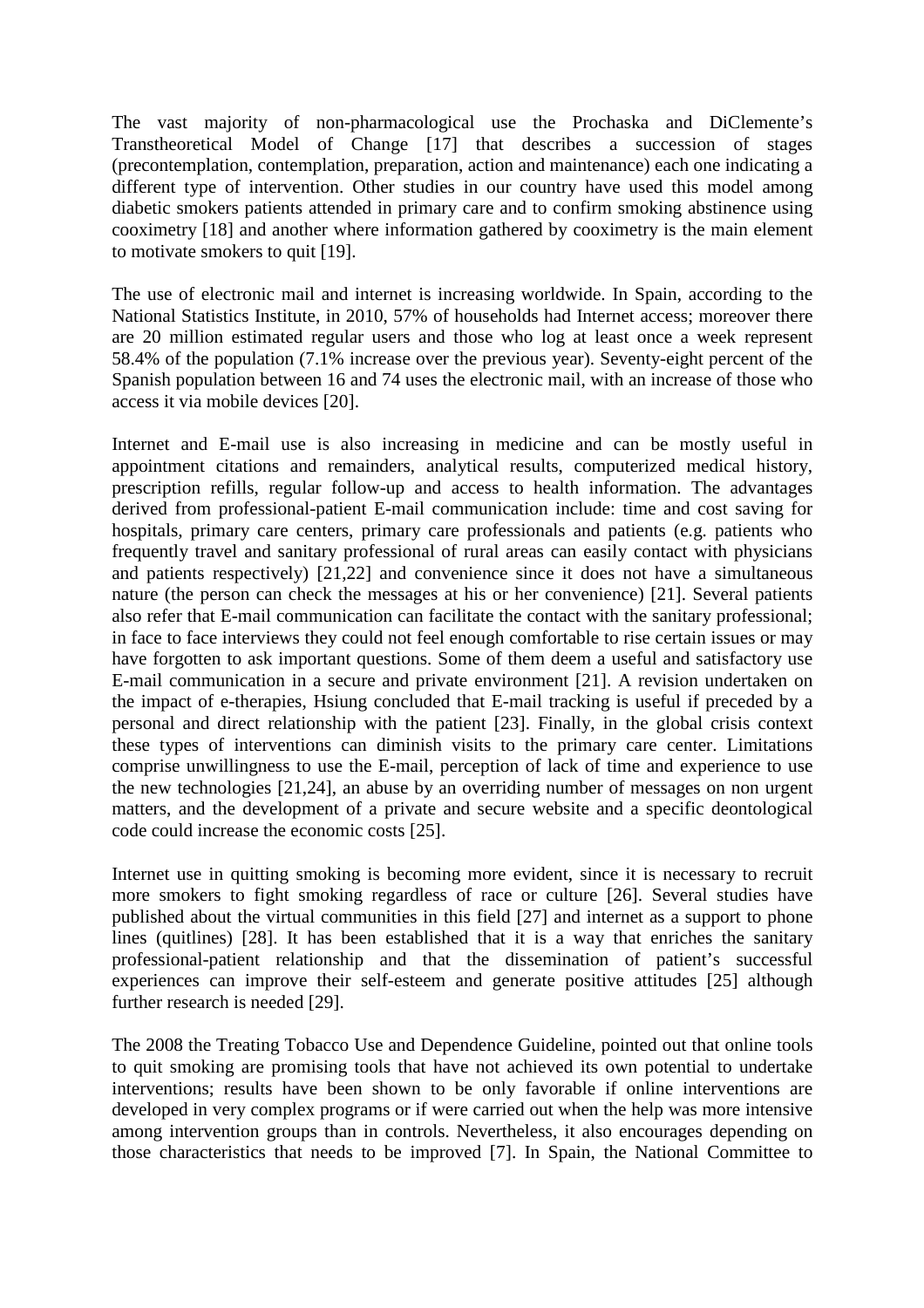Prevent Smoking Cessation (CNPT in Spanish) also supports these types of interventions to help smokers to quit [3].

Characteristics of smokers who seek help on the Internet to quit smoking were female sex (59%) and younger individuals. Generally are subjects who are trying to quit smoking (53%) and search information on how or medication to quit, whilst those who have already quit search information on how to face abstinence [30].

Twenty studies have been found to be registered at Clinical Trial when using keywords: Email AND smoking, none undertaken in Primary Care environment with personalized followup (Clinical Trials, 2012). In 2010 the Cochrane library published a revision that included the most relevant articles on internet interventions for quitting smoking. Ten out of twenty compared an internet based intervention with others not based on this media. The revision concluded that personalized and interactive internet based interventions, especially if there is an individualized tracking, can be more effective than those standardized protocols on smoking cessation. However, long-term smoking cessation is less effective when using these interventions compared to other interventions [31].

Te Poel and collaborators published in 2009 a clinical essay to evaluate the efficacy of an Email computer-tailored smoking cessation intervention. At six months post intervention 21.5% and 20.4% of intervention group reported not having smoked in the last 24 hours and in the 7 days, respectively compared to the control group (9.8 and 7.8%, respectively); follow-up lost were quite high in both control and intervention groups [32]. Polosa et al. demonstrated the utility of an E-mail consultation messages in a smoking-cessation program although the number of included patients was somewhat low [33]. Lenert and collaborators determined the effectiveness of an automated educational E-mail messaging system individually sent in the framework of smoking cessation intervention. The OR for quitting smoking among the intervention group at 30 days post-intervention was 2.6 (95% CI: 1.3-5.3) [34]. An increased smoking and reduced frequency of smoking was observed in young adults after an online peer support via E-mail [35] and in adolescents after a home based internet intervention [36,37].

In Spain there are two online initiatives to help smokers to quit. The first one, the Madrid City Council Giving-up smoking on-line Programme, that combined automated interaction with the user and personal E-mail consultations that included 4865 smokers. After the treatment period the smoking cessation rate was 17.8% and at six months post intervention the abstinence achieved was 10% [38]. The second one is undertaken by the Psychology Faculty of the National Distance Education University (UNED) but not results have been published yet [39].

In Barcelona, Spain, the study *E*-*consulta* in Primary Care setting is being undertaken. Its main objective is to develop a secure web environment for sanitary professional-patient communication via E-mail (e.g. acute health problems, laboratory results, health measurement reports, or prescription refills) to avoid unnecessary face to face visits. The sanitary professional committed to answer patients E-mail on the following 48 working hours. The study is carried out in twelve primary care centers and includes 19 physicians, 16 nurses and 647 patients. This initiative has been positively evaluated by both sanitary professionals and patients and it is planned to spread it to all territorial setting [40].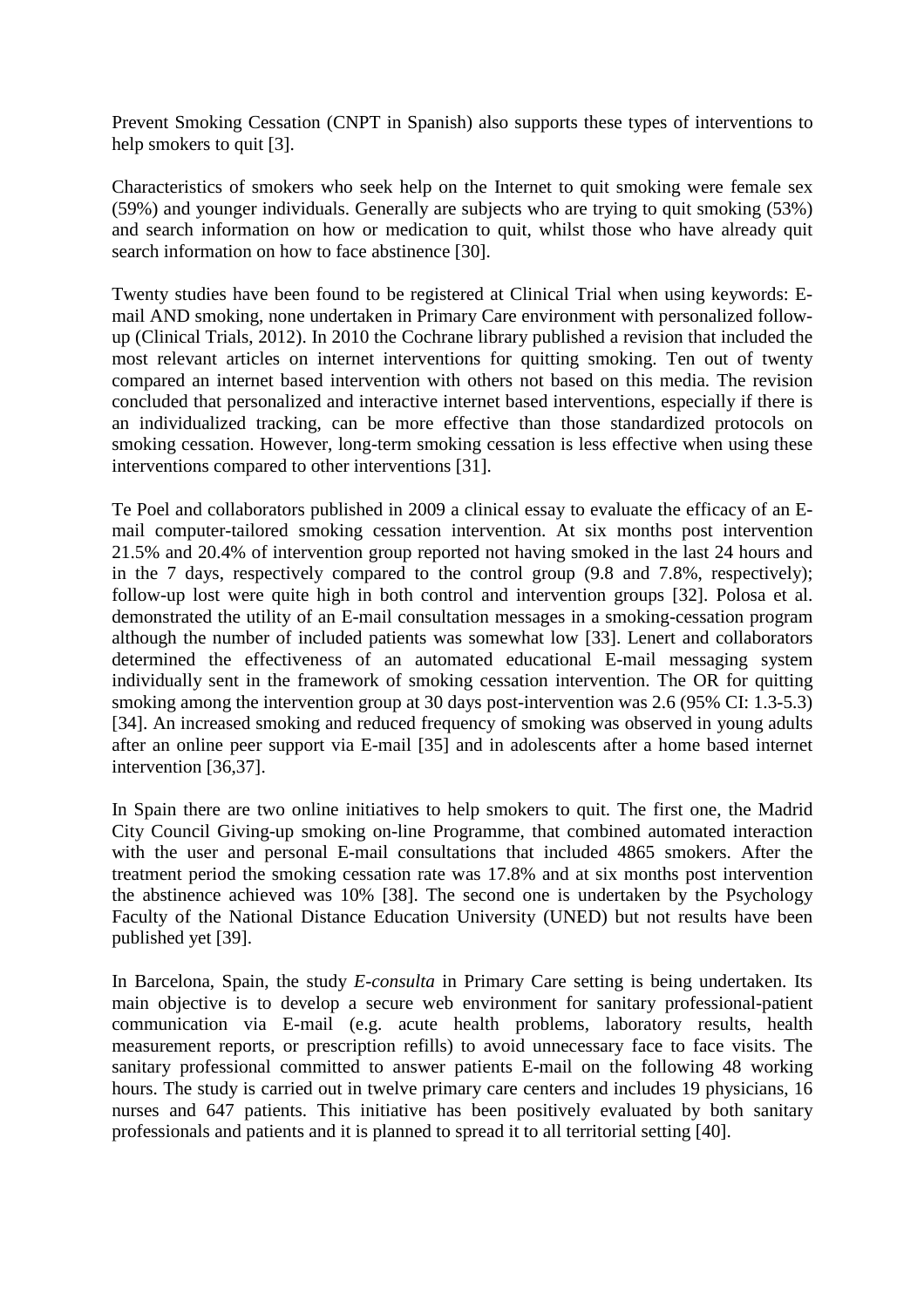Both, The *E*-*consulta* and the experience described by Wallwiener and collaborators in 2009 [22.40], allow to think that better service and satisfaction of primary care services will be achieved by reducing resources of primary care addressed to smoking cessation. If sanitary systems facilitated E-mail based interventions on smoking cessation, and other sanitary problems, costs could be reduced and medical care and patient and sanitary professional satisfaction could be improved.

# **Methods/design**

## **Study design**

A randomized controlled multicentric trial to evaluate the effectiveness and the cost effectiveness of a clinical practice guide based intervention, based in six contacts (two face to face interviews and 4 E-mails), to obtain continued smoking abstinence at 6 and 12 months compared to brief advice in smokers attended in Primary Care.

### **Study population**

Inclusion criteria of participants will comprise: smokers (of at least one cigarette per day) aged between 18 and 70 years who have an electronic mail account and check it regularly (at least once a week) and can assure their participation in the study for a year.

Exclusion criteria will be based on certain medical conditions which could contraindicate the fulfillment of the intervention such as known terminal illnesses, severe mental diseases, addiction to other psychoactive substances, patients that have already started to quit smoking or those unwilling to participate in the study were excluded. Smokers who do not have an Email account or do no not check it regularly will also be excluded, as well as those smokers who do not wish to be followed via E-mail as prefer face to face contacts.

Written informed consent will be obtained from all subjects of both intervention (IG) and control group (CG) prior to its inclusion on the study.

### **Recruiting process**

#### *Inclusion of sanitary professionals*

Diffusion of the project will be made in all primary care centers of the study area through the Xarxa de Centres Sense Fum (network of smoke free centers) to obtain sanitary professionals (general practitioners and nurses) interested in recruiting patients for the study. Of those willing to participate we will select only those who are regular users of E-mail and will be asked to sign a participation commitment. Causes of refusal to participate will be recorded. Those professionals interested in participating will attend a two-hour formative activity where the aim, methods, intervention will be explained and will be trained in the management of project's web page and cooximetry technique. Assistance to one of the ten formative activities scheduled at different times to facilitate professional attending will be mandatory to participate in the study.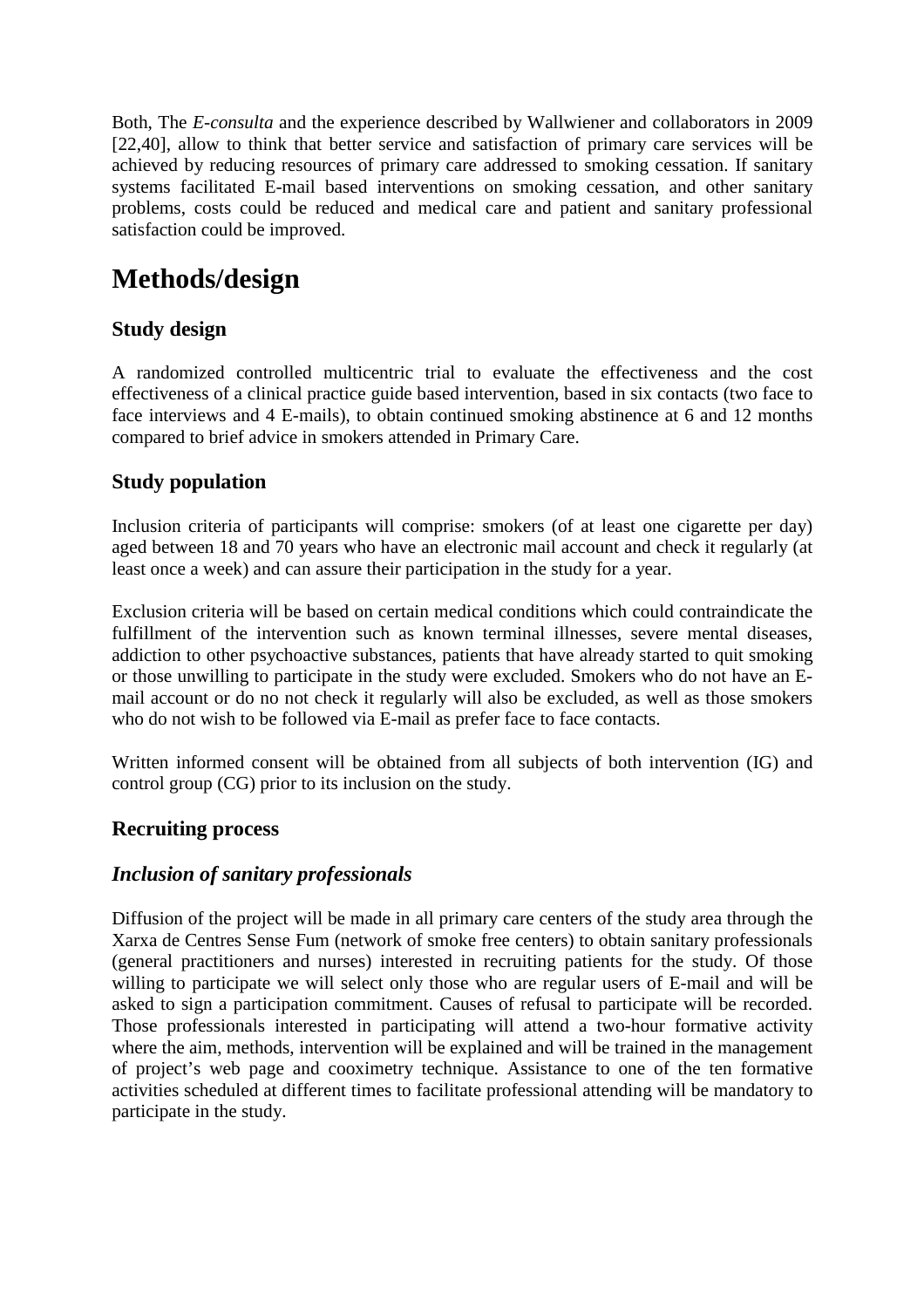### *Inclusion of participants and randomization*

During the recruitment period (first semester of 2013), trained professionals of each primary health care centre (general practitioners or nurses) will invite to participate subjects who meet the inclusion criteria by random systematic procedures. Twice a week each professional will invite to participate the first two smokers aged 18 to 70 who consulted them for any reason. In order to follow the criteria specified in the CONSORT Guide, we will register for all the subjects invited to participate (included or not in the study) on the web page of the study: date of interview, professional who realizes the visit, age and sex of the participant, and consumption of tobacco. Causes of refusal to participate will be recorded. Written informed consent to participate in the present study will be asked to all the individuals who accept to participate. Afterwards, the system of randomization of patients in control and intervention group (1:1 ratio) will be centralized and computer generated. Figure 1 shows the flow chart of the study.

**Figure 1 Algorithm of the TABATIC study.** \*\* A confirmatory cooximetry in standard conditions will be done on those subjects that declare tobacco abstinence. \* Those individuals who are not willing to fix the D-day (usually in contemplative and precontemplative stages) will be contacted only once via E-mail after a month of the first face to face interview to encourage them to quit smoking. The patient will be able to fix the D-day up to 15 days prior to the second face to face interview.

### **Description of the intervention**

## *Control group*

Subjects assigned to the control group, once the motivating problem of the clinical visit had been solved, will receive a brief advice on quitting smoking. Three months after the intervention a second face to face interview will be done to this group to check tobacco abstinence.

### *Intervention group*

The proposed intervention will consist in the application of the recommendations of Miltenberger [41] and an evidence-based practical clinical guideline of the Primary Care Division of the Catalan Institute of Health [42]. Both propose an intervention previous to the day the patient sets to stop smoking (D-day) to reinforce behavior, to follow the patient a week after the D-day since approximately 25% of smokers who attempt to quit relapse within the first week and an E-mail feedback to reinforce behavior, to praise positive achievements (such as cigarette consumption reduction) and provide simple corrective feedback when the patient does not perform the target behavior. The basic steps on the intervention are:

- 1. First face to face interview: In the first contact with the patient, sociodemographic and related to tobacco consumption variables will be collected using a structured face to face interview. E-mail tracking will be approximately set for those individuals in the preparation/action stage, according to the model defined by Prochaska and DiClemente.
- 2. First E-mail contact: Will be done the following day from the first face to face interview in order to establish the day the individual will stop smoking (D-day), the treatment (if needed), to assess and facilitate motivational support to achieve individual's goal to quit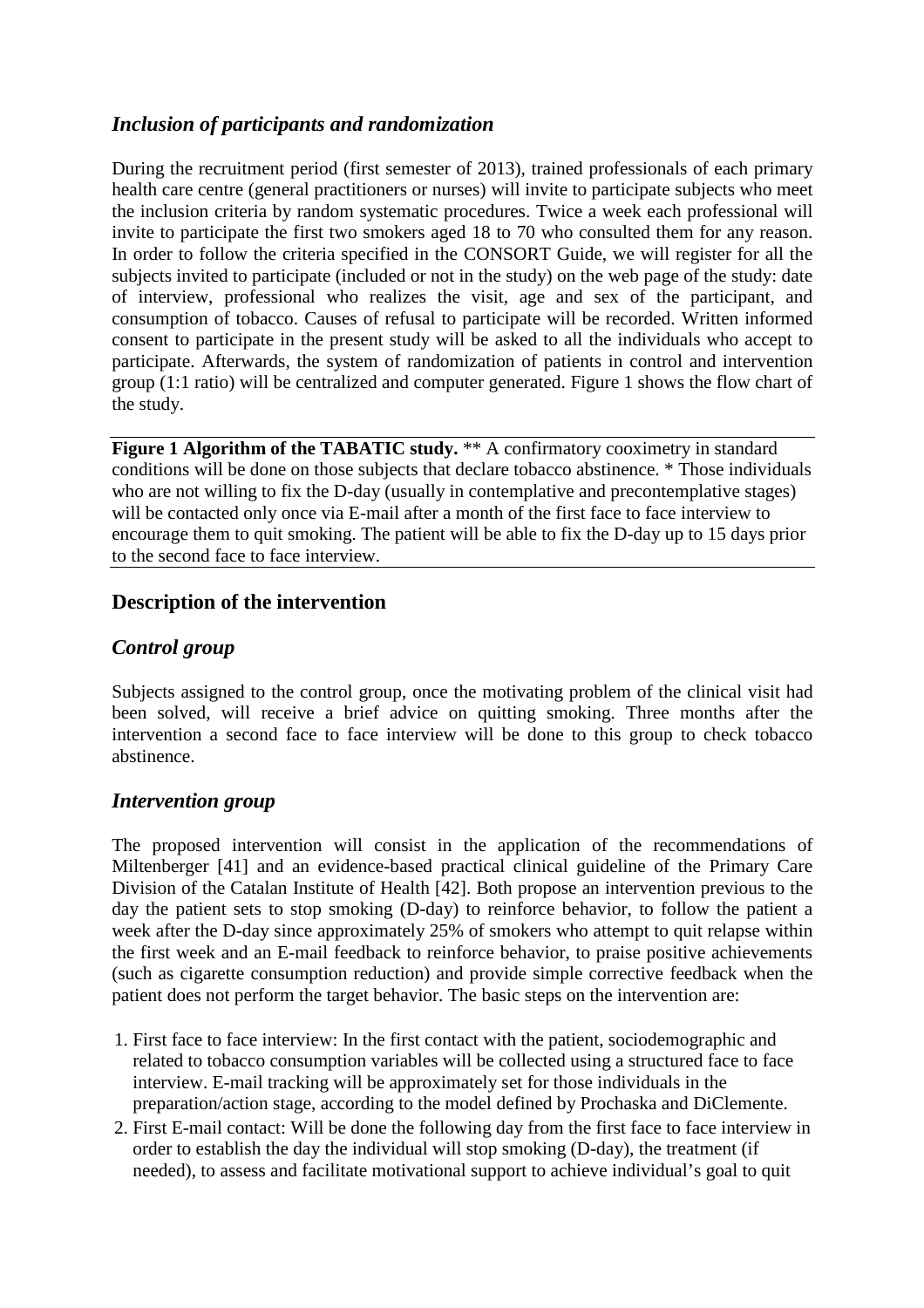smoking.

- 3. Second E-mail tracking: Will be done a week later of D-day to evaluate abstinence, tolerance and adverse effects of medication, difficulties in everyday life, and to control medication.
- 4. Third E-mail tracking: Will be done 10 to 15 days after D-day to evaluate abstinence, gained benefits, to prevent relapsed and to control medication.
- 5. Fourth E-mail tracking: Will be done a month after D-day to prevent relapsed and false securities, to evaluate obtained benefits and to control medication.
- 6. Second face to face interview: Will be done three months after D-day to finish the treatment, to emphasize the effort made and improvement in patient conditions and to stress and prevent possible relapses. On those who declare tobacco abstinence an analysis of exhaled carbon monoxide (CO) will be made by cooximetry in standard conditions to confirm it.

The six phases of the intervention will be made on those patients who fix the D-day by the same sanitary professional who made the first contact with the patient and usually is the one who gives him/her attention, independently if he or she is a general practitioner or a nurse. Email messages will be automatically created by an automatic system and will clearly specify the name of the patient, information on the visits, the D-day (if fixed) and the name of the sanitary professional. Besides, the above established E-mail tracking, other E-mail contacts will be made, if needed, in order to clarify subject's possible doubts (such as medication queries). Nature of the E-mails of the intervention o the study is offered in Additional file 1.

Those individuals who are not willing to fix the D-day (usually in contemplative and precontemplative stages) will be contacted only once via E-mail after a month of the first face to face interview to encourage them to quit smoking. A specific E-mail message will be sent to those who refer a lapse. The patient will be able to fix the D-day up to 15 days prior to the second face to face interview.

The study web page will be developed and maintained by an external company that will also offer support during the intervention process. In order to ensure confidentiality, we will assign to each participant his/her user identification and password so he or she will be able to read the electronic messages and reply if necessary. Sanitary professionals will also have their own identification code and password and will have only access to their own patient's information. Moreover the study web page will be accredited as secure web environment in accordance to the national current legislation.

Both groups, control and intervention, will be followed at six and twelve months after the intervention by phone. The calls will be made by trained monitors of an external company who will not know if the patient belongs to control or intervention group, and will include a brief structured questionnaire to know their tobacco consumption, their stage of change and tobacco abstinence. A confirmatory cooximetry in standard conditions will be done on those subjects that declare tobacco abstinence.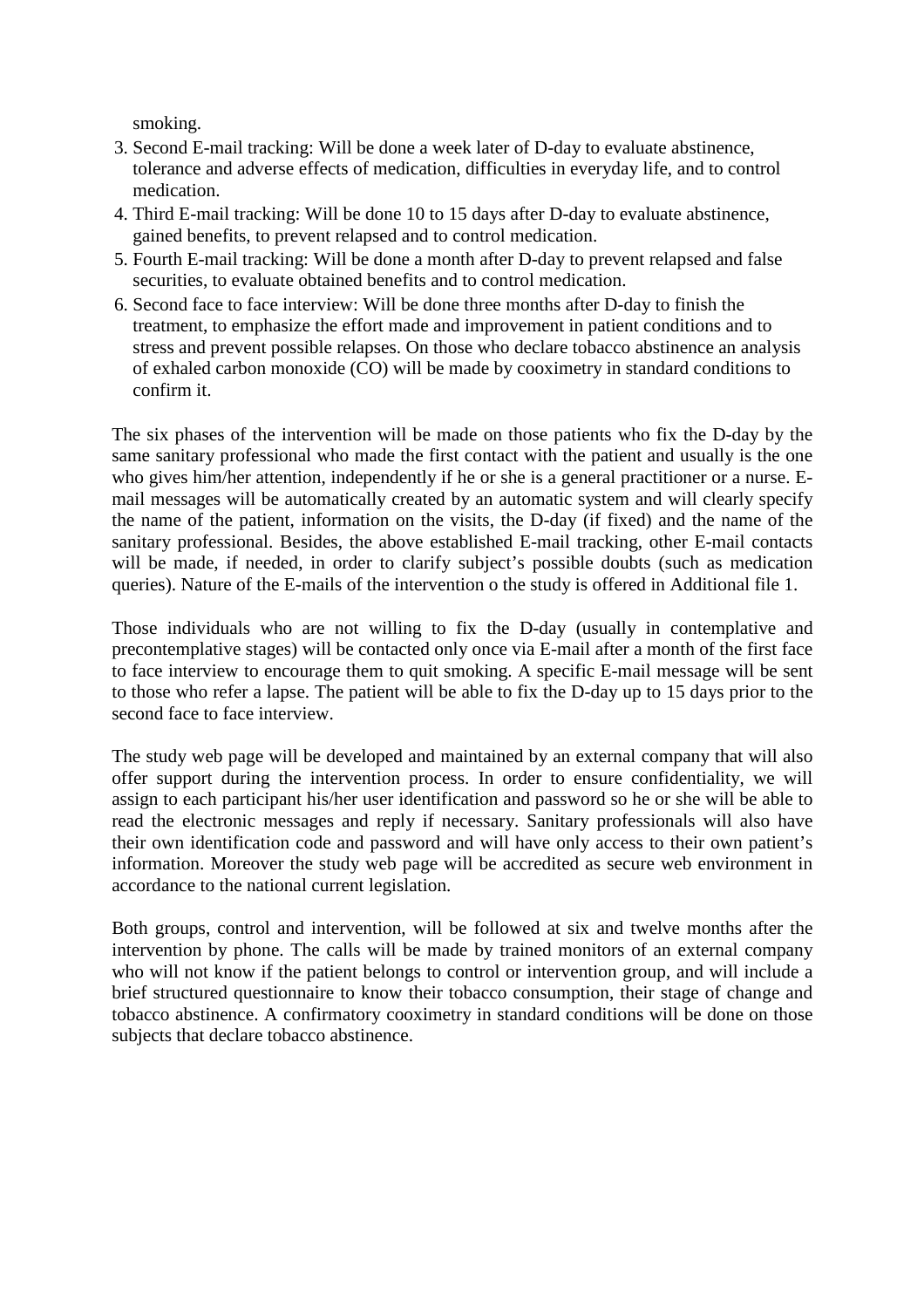### **Outcome measures**

#### *Main outcome measure*

Self reported 'continuous abstinence' defined by Hugues et al. 2003 [43] as *the abstinence between quit day and a follow*-*up time* (at six and twelve months) after intervention confirmed by a breath CO cooximetry concentration of 6 parts per million (ppm) or less in standard conditions.

*Other outcome measures*:

- Point prevalence abstinence according to Hugues et al. 2003 [43] defined as *prevalence of abstinence during a time window immediately preceeding follow*-*up* at three, six and twelve months after intervention confirmed by breath carbon monoxide cooximetry in standard conditions.
- Self reported tobacco consumption at three, six and twelve months after intervention: daily consumption in cigarettes/day.
- Self-reported reduction of daily tobacco consumption in cigarettes/day when the subject does not stop smoking at three, six and twelve months after intervention.
- Change of stage in the Prochaska and DiClemente's Stages of Change Model at three, six and twelve months after intervention.
- Prescription of tranquilizers, antidepressants, NRT (nicotine replacement therapy), at the beginning and end of the intervention and six and twelve months post intervention.
- Registered use of sanitary services in primary and specialized care, both in public and private settings.
- Time used by professionals in the two face to face interviews (initial and three months visits).
- Time used by sanitary professionals in case they have to answer E-mail contacts.
- Time used by patients in case they have to ask questions during the E-mail intervention.
- Costs for the patients to access Primary Care service at three, six and twelve months after intervention.

#### *Independents*:

– Type of intervention: Intensive counseling by E-mail vs brief advice.

### **Data collection**

At baseline visit, face to face interview with the sanitary professional will be carried out and the following information will be registered:

- Socio-demographic characteristics: age, gender, civil status, educational level, social class according to the classification of the UK Registrar General's social classification (RGSC).
- E-mail frequently used and data for the telephone tracking.
- Characteristics of individual's tobacco consumption: daily consumption in cigarettes/day, years of smoking, age at the start, time before first cigarette of the day, nicotine, dependence measured by the Fagerström test [44], number of previous attempts to quit smoking, maximum time of abstinence, pharmacological treatment used on previous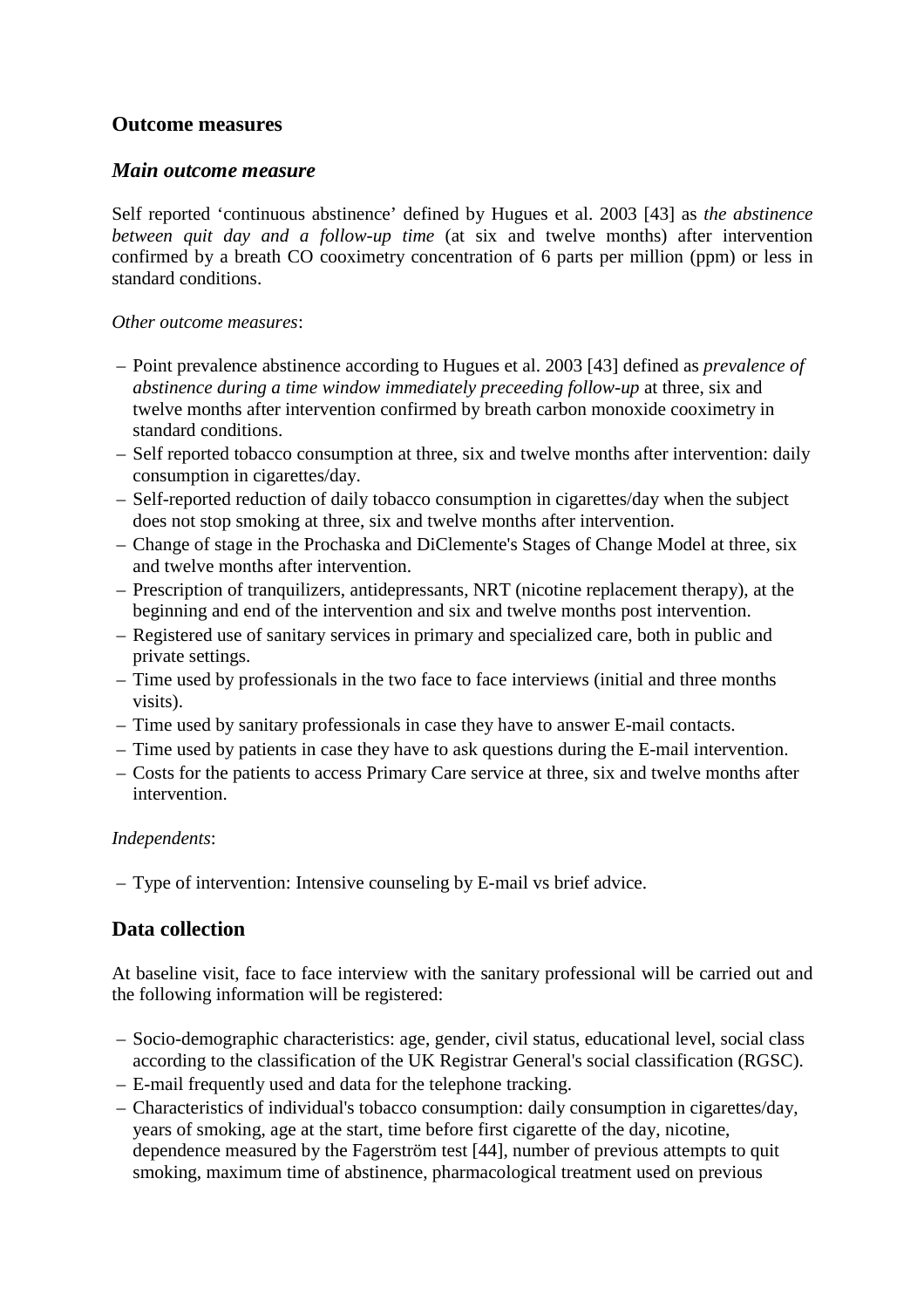attempts to quit smoking: type, timetable, side effects, family and friends environmental tobacco consumption, partner interaction questionnaire (PIQ Test) to measure of spouse/partner support related to cessation [45].

- Change of stage in the Prochaska and DiClemente's Stages of Change Model.
- Alcohol consumption.
- Morbidity (related or not to tobacco consumption): chronic obstructive pulmonary disease, cerebrovascular event, ischemic cardiopathy, arterial hypertension, hypercholesterolemia, cancer and peripherical arteriopathy, diabetes mellitus, obesity.
- Weight.
- Breath carbon monoxide (CO) in ppm measured by cooximetry which will be carried out by trained health professionals using following a pre-established protocol.

At three months after intervention a second face to face interview will be undertaken with the sanitary professional and the following information will be recorded: time spent in the visit and if the subject currently smokes. If so, daily consumption in cigarettes/day and stage of change according to Prochaska and DiClemente's Stages of Change Model will be recorded. If not, date of smoking cessation, time (in days) of abstinence will be asked, and level of breath CO by cooximetry in standard conditions. Self-reported weight will be documented in both cases. Date of visit and the professional who undertakes it will be additionally recorded.

At six and twelve months after intervention all participants will be asked by phone about some variables related to tobacco consumption and stage of change in the Prochaska and DiClemente's Stages of Change Model (described above) by trained monitors. Moreover, at twelve months after intervention, level of satisfaction, acceptance of intervention, number of E-mail messages written and number of replies and level of social support during the intervention measured by PIQ Test will be recorded.

#### **Data management and quality assurance**

In order to guarantee and to ensure the quality of the study, data to maximize validity and reliability the following measures will be employed:

- Written documentation and electronic data collection: Written copies of protocols and consent forms will be printed and stored in the study web page. All data will be registered in the electronic data collection system developed and maintained specifically for this study by an external company to assure consistency. Regular backups will be performed and transferred to the central database as well as random checks of data entry. If needed, corrections will be made by checking paper records or, in rare cases, by phoning participants for confirmation by independent investigators.
- In order to guarantee the correct registration of data, a training session will be made to all sanitary professionals who participate in the study in the intervention and the use of the electronic data collection system. The contents of the training sessions will be evaluated by completing a standardized evaluation form to ensure the consistency of the program.
- Regular meetings and mailings between members of the study group (the TABATIC team) and all participating centers. Furthermore, a person has been contracted part-time to provide technical and methodological support to all investigators of the study via E-mail or telephone.
- Telephone interviewers will be trained on characteristics and procedures of the study.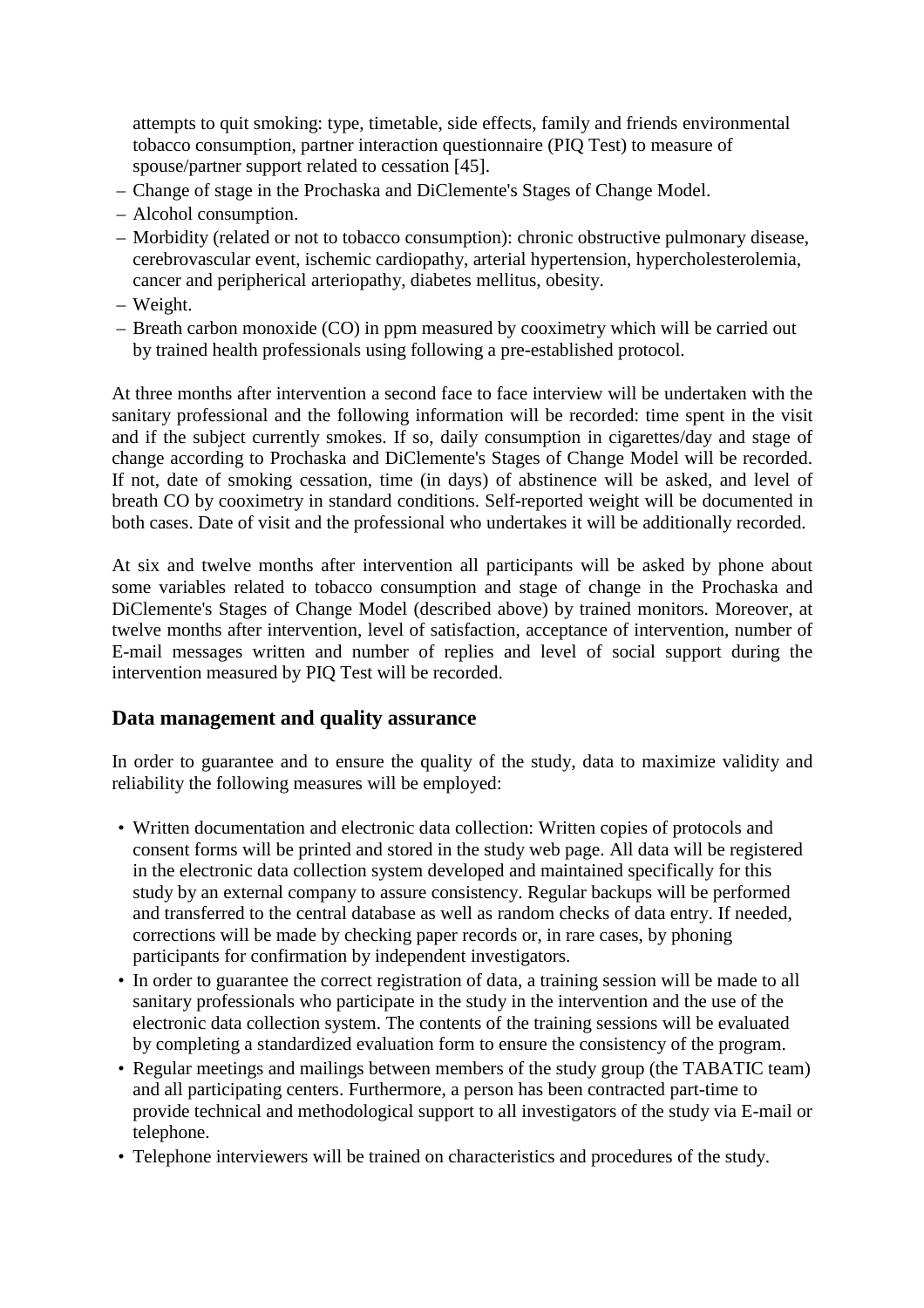### **Sample size**

Accepting an alpha risk of 0.05 and a beta risk of 0.20 in a bilateral contrast, 1060 individuals are needed; 530 individuals in the IG and 530 in the CG in order to detect a difference of at least a 5% among both groups. A continued abstinence of 5% was assumed for the non intervention group and a dropout rate of 20% is estimated. The sample size calculations were performed with the Granmo program (version 7.1).

### **Statistical methods**

Data will be analyzed in concordance with the Consort Cluster guide [46], and all analyses will be done on an intention to treat basis. Baseline descriptive statistics among CG and IG in relation to the variables studied will be computed as customary; in contingency tables Pearson's Chi-square test for independence or homogeneity will be applied to assess the relationship between two categorical variables, T-Student test or ANOVA will be used in the comparison of means if the variables follow a normal distribution and U of Mann Whitney test if they do not. For the other dimensions of the analysis, a covariance analysis (ANCOVA) for repeated measures will be carried out.

A multilevel logistic regression and a Poisson regression will be done to evaluate the association between each of the dependent variables and the independent variables that have resulted statistically significant in the bivariate analysis. All analysis will be adjusted for potential confounding factors and for variables with clinical relevance. The level of statistical significance will be set at 0.05, and all tests will be two-tailed. Statistical analyses will be conducted using SPSS, version 18.0 (SPSS Inc, Chicago, IL)

#### **Cost analysis**

A cost-effectiveness analysis will be also undertaken under a societal perspective to compare the cost of the new intervention versus the usual care, to know the clinical effectiveness and the resource savings for the National Health System [47]. Subsequently, a deterministic sensitivity analysis will be performed to assess the robustness of the results [48].

### **Ethical approval**

This study has been reviewed and approved by the Clinical Investigation Ethics Committee of the IDIAP Jordi Gol, located in Barcelona, Spain and registered at Clinical Trials (code number: P11/41). The participation in this study is strictly voluntary and withdrawal will not have any consequence on the management of the subject illness, which will be carried out rigorously following the accepted international norms. The data will be treated confidentiality according to the Organic Law which regulates the confidentiality of computerized data (Personal data Protection Law 15/1999); only the investigators and monitors/auditors of the study will have access to the data of the subjects who agreed to participate.

#### **Associated studies**

We are currently undertaking two associated studies to the TABATIC Project. The first, a descriptive one aims to know the availability and use of Communication and Information Technologies among smokers attended in primary care. The second one, a qualitative, intends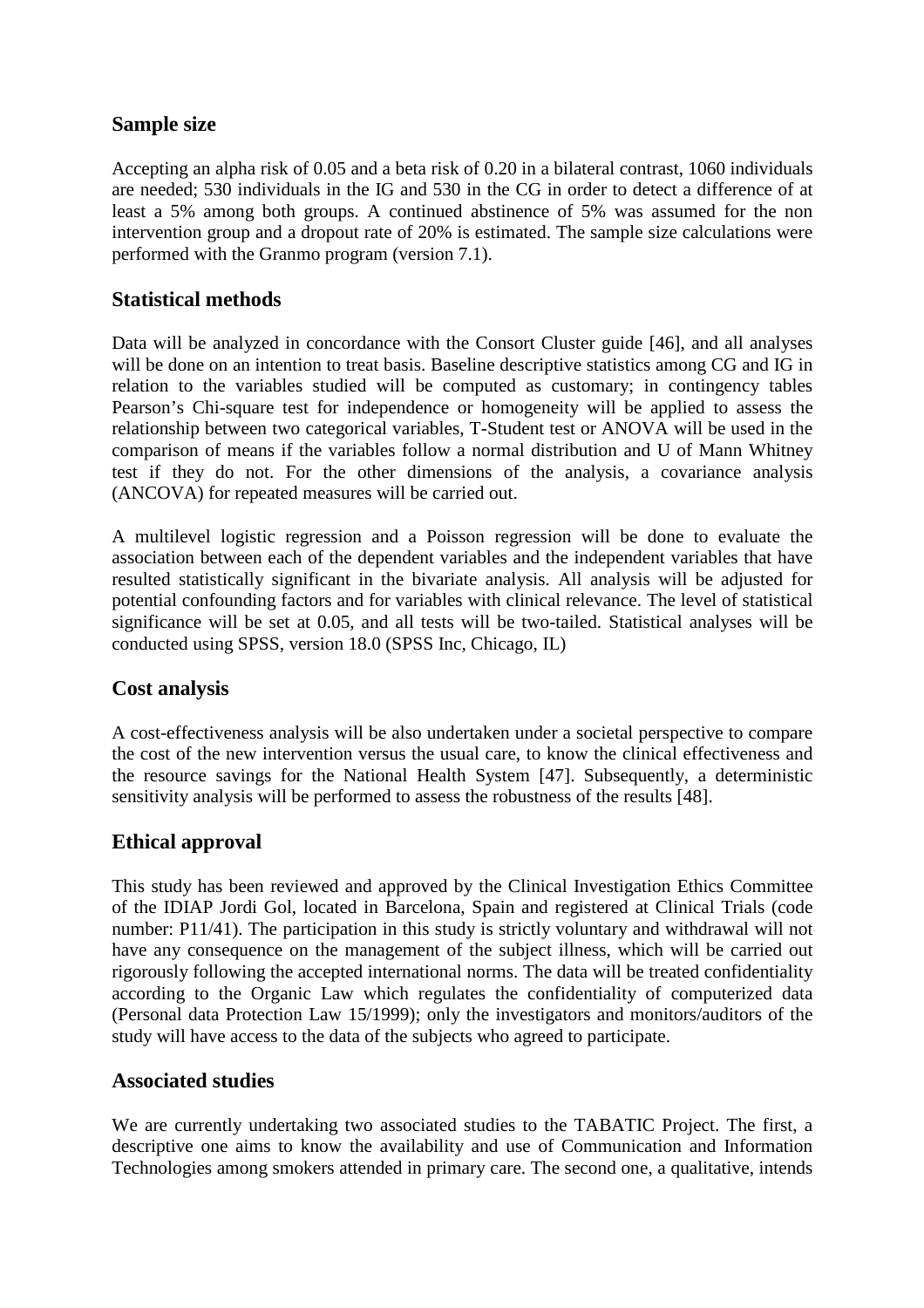to find out barriers and facilitators of Communication and Information Technologies to help smokers to quit, that both, smokers and health professionals who help patients to quit smoking, refer.

# **Discussion**

The proposed intense intervention consists in the application of the recommendations of an evidence-based practical clinical guideline of the Primary Care Division of the Catalan Institute of Health [42] based in six contacts (two face to face interviews and 4 E-mails), to obtain continued smoking abstinence at 6 and 12 months. There are some international studies that use E-mail based interventions to help smokers to quit, but none has the same characteristics as the one proposed [5,10,26,27,32-35,37,49]. Furthermore, to our best knowledge, in Spain there are no studies that use this type of interventions at any level of clinical services.

Since the implementation in 2006 of the law 28/2006 for smoking prevention, the number of primary care consultations regarding smoking cessation has been raised, subsequently an approach to smoking cessation should be a key essential objective of both the clinical practice and public health research. Subsequently, primary care is an ideal setting to develop a health counseling E-mail program based on a practical clinical guideline due to its almost universal coverage in Spain [3,50]; it is estimated that 75% of the population visits his or her general practitioner at least once a year, and that people who smoke do so more often than nonsmokers [3,51].

One of the main strengths of the TABATIC project is that, to our best knowledge, for the first time the therapeutic use of E-mail tracking will be evaluated in order to help smokers to quit. Furthermore, the same sanitary professional, who habitually attends the patient and with whom a previous confidence relationship has been established, is the one who follows the patient during this intervention which can lead to more successful outcomes if compared to other more impersonal follow-up interventions such as web pages or community programs [31]. Another strength of E-mail tracking interventions according to Kuppersmith is its *asynchronous nature*; E-mail communication allows physician and patient not to be available at the same time. In addition, both can access at their messages at their own convenience and as many times as needed [21]. Moreover, this type of intervention could reduce social and sanitary costs due to its great accessibility, its capability to diminish trips and timeouts to be attended.

Selection bias among health care professionals may occur since those who volunteered to participate could be more motivated than other sanitary professionals. Randomization will be made among smokers and not in primary care centers which will lead to use this E-mail intervention in only some of his or her patients; however the randomization will be previously automatically created so the professional will not be able to decide on which patients should use the intervention since it will be computer generated. Patients assigned to the control group will receive a brief advice on quitting smoking. One of the main limitations of the study is that we will only include professionals who know how to use computers and E-mail and can assure participation in the study by using it. However we feel confident that an important number of participating professionals will run correctly the program since most of them have previously participated in other complex tobacco studies undertaken in our territory such as the ISTAPS (176 basic care units that worked in 82 Spanish primary care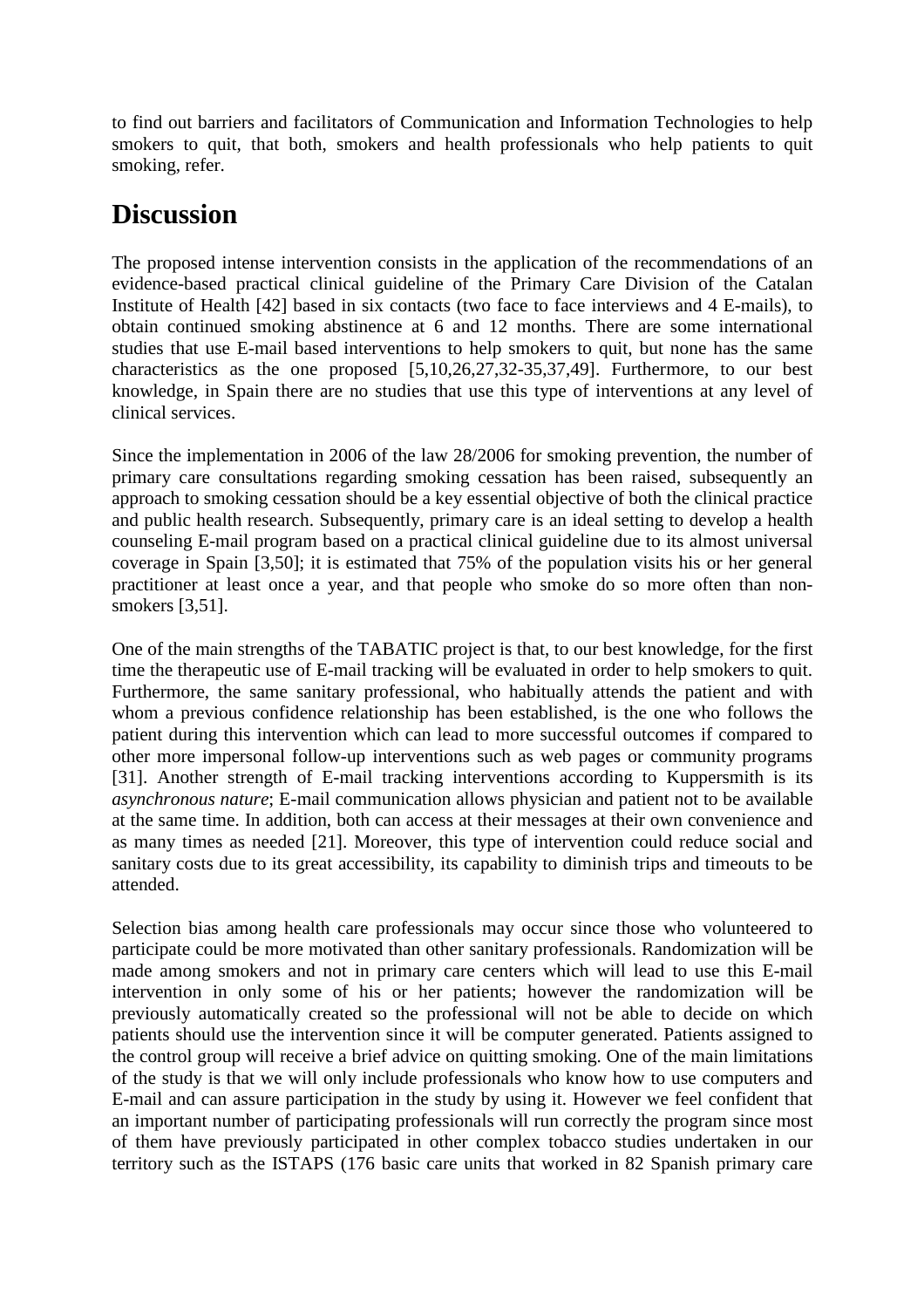centers; participants: 2,827 smokers aged 14–85 years), ITADI (400 professionals and 1077 diabetic smokers) and BIBE studies (162 pediatric teams from 96 Spanish primary care centers; participants: 1101 child) [12,18,52]. No economic compensation will be offered to sanitary professionals; consequently, those who expect to be reimbursed for this extra activity will be also excluded of the study. Some professionals may be reluctant to use electronic mail in professional health care-patient communication. Reasons to be reluctant may include the believe that written messages can omit important connotations in communication (such as body language or voice tone), the concern that individuals may send a vast number of irrelevant messages and the possible dissemination of health professional e-mail address [21,53]. To assure health care professional and patient confidentiality, an external company will develop and maintain the study a secure web page; if needed, they will control and limit each subject web page use [54]. We are currently carrying out a qualitative study in order to describe possible barriers and facilitators of Information and Communication and Technologies to help smokers to quit.

If the proposed intervention is effective, it should be adapted to the informatics systems of each local health service.

The present trial aims to show the effectiveness of an E-mail smoking cessation intervention based in the recommendations of an evidence-based clinical practice guideline of the Primary Care Division of the Catalan Institute of Health at six and twelve months post-intervention [42]. The goal is to propose a new and effective intervention in primary care, as well as in other sanitary settings, as a complementary tool to treat smokers.

# **Abbreviations**

CG, Control group; E-mail, electronic mail; ICT, Information and Communication Technologies; IG, Intervention group.

# **Competing interests**

The study authors declare that they have no competing interests.

# **Authors' contributions**

LDG and CMC were responsible for the conception and design of the study and wrote the firsts drafts of the study protocol. LDG, CMC and EPP conceived and participated in the design of the questionnaires and wrote the final version of the study protocol. All other authors contributed to the design and development of the study and the questionnaires, as well as to the writing and development of the protocol. EPP, LDG and CMC wrote the first drafts and the final version of this manuscript. All authors have performed a critical revision of this manuscript and the final version.

# **Acknowledgements**

Supported by research grants from Fondo de Investigación Sanitaria (PI11/00817), Instituto de Salud Carlos and from III Gerencia Regional de Salud de la Consejería de Sanidad de Castilla y León (Resolución 3 de Marzo 2011) Ejecución 1/04/2011 a 30/03/2012. The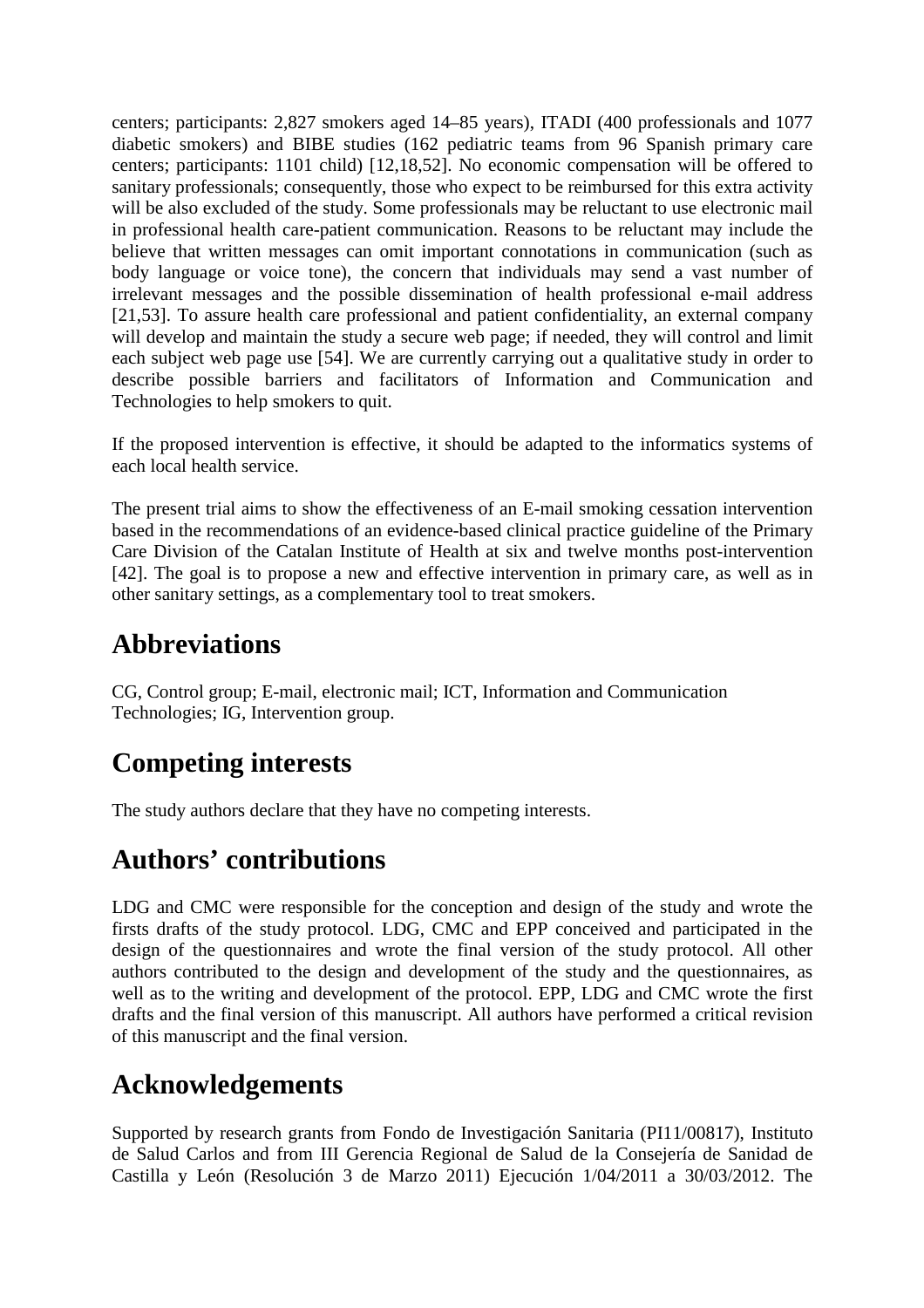authors gratefully acknowledge technical and scientific assistance provided by Primary Healthcare Research Unit of Barcelona, Primary Healthcare University Research Institute IDIAP-Jordi Gol. We would also thank the Network of Preventive Activities and Health Promotion in Primary Care (Red de Actividades Preventivas y Promoción de la Salud en Atención Primaria; redIAPP), Programa Atenció Primària Sense Fum (PAPSF) and Societat Catalana de Medicina Familiar i Comunitària (CAMFIC) for the diffusion of the study among sanitary professionals.

We would also thank all the participants of the two associated studies to the TABATIC project: the descriptive study entitled 'Use of Communication and Information Technologies among smokers attended in Primary Care' and the qualitative one which aims to describe barriers and facilitators of Communication and Information Technologies to help smokers to quit.

#### TABATIC Project investigators:

Abad Hernandez, David; Abad Polo, Laura; Abadía Taira, María Begoña; Aguado Parralejo, Maria del Campo; Alabat Teixido, Andreu; Alba Granados, José Javier; Alegre, Immaculada; Alfonso Camús, Jordi; Álvarez Fernández, Sandra; Álvarez Soler, María Elena; Andres Lorca, Anna; Anglada Sellares, Inmaculada; Araque Pro, Marta; Arnaus Pujol, Jaume; Arribas Arribas, MªAngeles; Baixauli Hernandez, Montserrat; Ballvé Moreno, José Luis; Bara Gallardo, MªJesús; Barbanoj Carruesco, Sara; Barbera Viala, Julia; Barcelo Torras, Anna Maria; Barrera Uriarte, Maria Luisa; Bartolome Moreno, Cruz; Belmonte Calderon, Laura; Benedí Palau, Maria Antonia; Benedicto MªRosa; Bernués Sanz, Guillermo; Bertolin Domingo, Nuria; Blasco Oliete, Melitón; Bobé Armant, Francesc; Bonaventura Sans, Cristina; Bravo, Luisa; Bretones, Olga Mariblanca; Briones Carcedo, Olga; Bueno Brugués, Albert; Buñuel Granados, José Miguel; Camats Escoda, Eva; Camos Guijosa, Maria Paloma; Campama Tutusaus, Inmaculada; Campanera Samitier, Elena; Canals Calbet, Gemma; Cantó Pijoan, Ana Mª; Cañadas Crespo, Silvia; Carmela Rodríguez, Mª; Carrascós Gómez, Montserrat; Carrés Piera, Marta; Casals Felip, Roser; Casas Güell, Gisel; Casas Moré, Ramon; Casasnova Perella, Ana; Cascón García, Miguel; Casellas López, Pilar; Castaño, MªCarmen; Castaño, Yolanda; Castellano Iralde, Susana; Chillon Gine, Marta; Chuecos Molina, Marta; Cifuentes Mora, Esther; Claveria, Magí; Clemente Jiménez, MªLourdes; Clemente Jiménez, Silvia; Cobacho Casafont, Rosa; Cólera Martín, Maria Pilar; Comerma Paloma, Gemma; Correas Bodas, Antonia; Cort Miró, Isabel; Cortés García, MªIsabel; Cristel Ferrer, Laura; Crivillé Mauricio, Silvia; Cruz Domenech, Jose Manuel; Cunillera Batlle, Meritxell; Danta Gómez, Mari Carmen; de Cabo, Angela; De Juan Asenjo, Jose Ramon; de Pedro Picazo Belén; Del Pozo Niubo Albert; Delgado Diestre Carmen; Díaz Espallardo Trinidad; Díaz Gete Laura; Díaz Juliano, Fernando; Diez Diez M Amparo; Digón Blanco Clarisa; Digon Garcia Escelita; Domènech Bonilla MªEncarnacion; Erruz Andrés Inmaculada; Escusa Anadón Corina; Espejo Castaño, MªTeresa; Espin Cifuentes, Pietat; Esteban Gimeno, Ana Belén; Esteban Robledo, Margarita; Fabra Noguera, Anna; Fanlo De Diego, Gemma; Farre Pallars, Francisca; Felipe Nuevo, Maria Dolores; Fernandez Campi, Maria Dolores; Fernandez de la Fuente Perez, Maria Angeles; Fernandez Gregorio, Yolanda; Fernández Maestre, Soraya; Fernandez Martinez, Mar; Fernandez Moyano, Juan Fernando; Fernández Parcés, MªJesús; Ferre, Antonia; Ferrer Vilarnau, Montserrat; Figuerola Garcia, Mireia; Florensa Piro, Carme; Flores Santos, Raquel; Gabriel, Cesáreo; Galbe Royo, Eugenio; Garcia Esteve, Laura; García Minguez, Maria Teodora; Garcia Rueda, Beatriz; Garcia Sanchon, Carlos; Gardeñes Moron, Lluisa; Gasulla, Griselda; Gerhard Perez, Jana; Gibert Sellarés, MªÀngels; Giné Vila, Anna; Gómez, Esmeralda; Gómez Santidrian, Fernando; Gómez-Quintero Mora, Ana Mª; Gonzalez Casado, Almudena; González Fernéndez, Yolanda María; Grasa Lambea, Inmaculada; Grau Majo, Inmaculada; Grive Isern,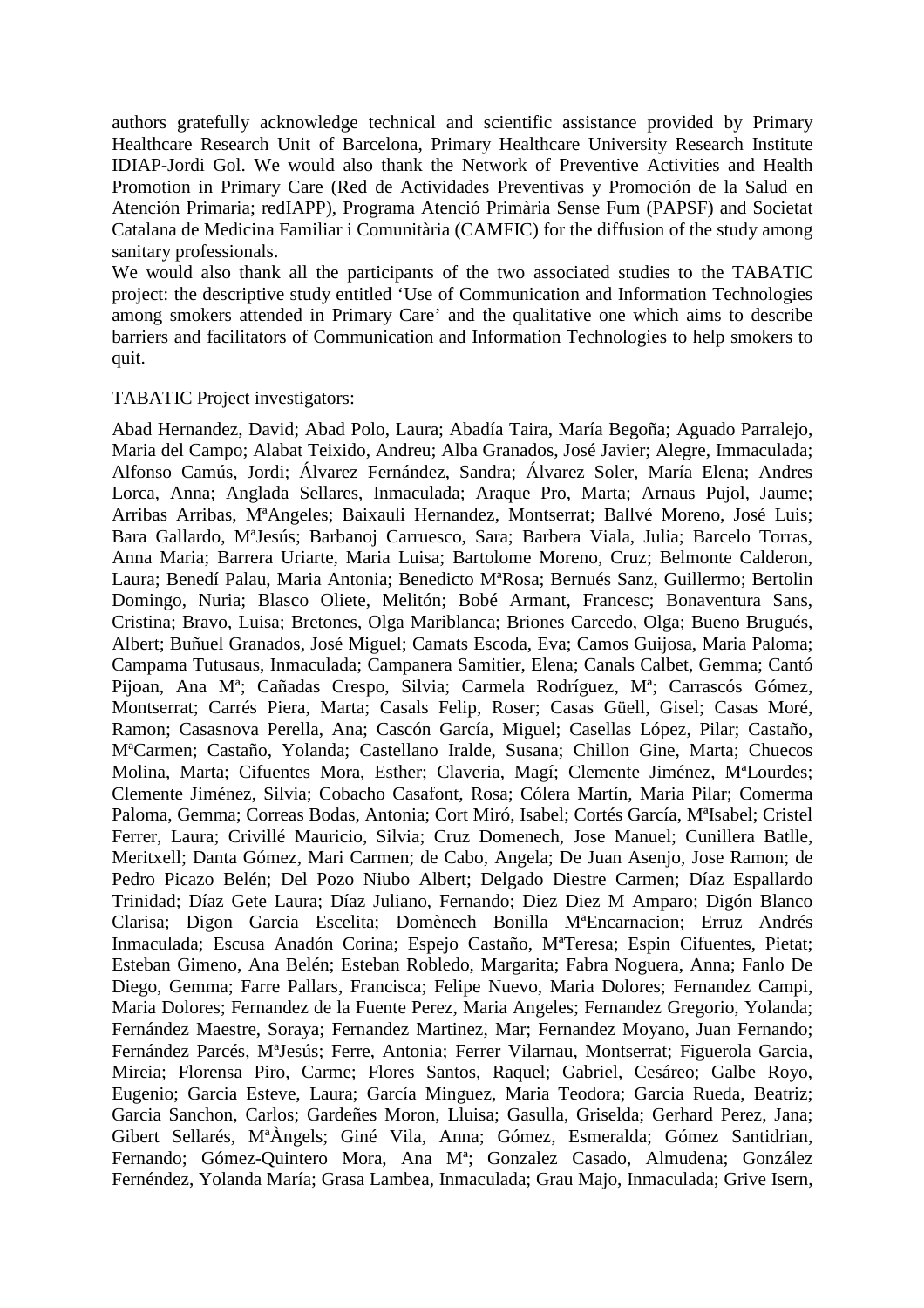Montserrat; Güerri Ballarin, Inmaculada; Guillem Mesalles, Mónica Victoria; Guillén Antón, MªVictoria; Guillén Lorente, Sara; Hengesbach Barios, Esther; Hernandez Aguilera, Alicia; Hernandez Martin, Teodora; Hernández Moreno, Ana Consuelo; Hernandez Rodriguez, Trinidad; Herranz Fernandez, Marta; Herrera Garcia, Adelina; Herrero Rabella, Maria Àngels; Huget Bea, Nuria; Ignacio Recio, Jose; Inza Henry, Carolina; Jareño, MªJose; Jericó Clavería, Laura; Jimenez Gomez, Alicia; Jou Turallas, Neus; Laborda Ezquerra, Katherina; Laborda Ezquerra, MªRosario; Lafuente Martínez, Pilar; Lasaosa Medina, MªLourdes; Lera Omiste, Inmaculada; Llorente, Mercedes; Llort Sanso, Laia; López Barea, Antonio Jose; López Borràs, Esther; López Carrique, Trinidad; Lopez Castro, Maite; Lopez Luque, Maite; López Mompó, MªCristina; Lopez Pavon, Ignacio; Lopez Torruella, Dolors; Lorén, Maria Teresa; Lorente Zozaya, Ana Maria; Lozano Enguita, Eloisa; Lozano Moreno, Maribel; Lucas Sánchez, Roque; Manzano Montero, Mónica; Marco Aguado, MªAngles; Marco Navarro, Maria Jose; Marín Andrés, Fernando; Marsa Benavent, Eva; Martín Cantera, Carlos; Martin Montes, Esperanza; Martín Royo, Jaume; Martín Soria, Carolina; Martinez, Nuria; Martínez, Esther; Martínez Abadías, Blanca; Martínez García, Mireya; Martinez Gomez, Alberto; Martinez Iguaz, Susana; Martínez Pérez, Maria Trinidad; Martínez Picó, Angela; Martínez Romero, MªRocio; Mas Sanchez, Adoración; Masip Beso, Meritxell; Massana Raurich, Anna; Mata Segues, Francesca; Mayolas Saura, Emma; Mejía Escolano, David; Mejias Guaita, MªJesus; Mendioroz, Lorena; Mestre Ferrer, Jordi; Mestres Lucero, Jordi; Migueles García, Susana; Molina Albert, MªLluisa; Moliner Molins, Cristina; Monreal Aliaga, Isabel; Morella Alcolea, Nuria; Moreno Brik, Beatriz; Morilla Tena, Isabel; Mostazo Muntané, Alícia; Mulero Rimbau, Isabel; Munné González, Gemma; Munuera Arjona, Susana; Navarro Echevarria, MªAntonia; Navarro Picó, Montserrat; Nevado Castejón, Jorge; Nosas Canovas, Asuncion; Ortega, Raquel; Padín Minaya, Cristina; Palacio Lapuente, Jesús; Pallás Espinet, M.Teresa; Parra Gallego, Olga; Pascual Gonzalez, Carme; Pastor Santamaria, MªEncarnacion; Pau Pubil, Mercedes; Paytubi Jodra, Marta; Pedrazas López, David;Perez Lucena, M Jose; Perez Rodriguez, Dolores; Pinto, Lucio; Pinto Rodriguez, Raquel; Plana Mas, Alexandra; Planas, Ruth; Portillo Gañán, Maria José; Pueyo Val, Olga Maria; Quesada Almacellas, Alba; Quintana Velasco, Carmen; Rafecas Garcia, Veronica; Rafols Ferrer, Nuria; Rambla Vidal, Concepción; Ramos Caralt, Maria Isabel; Rando Matos, Yolanda; Rascon Garcia, Ana; Rebull Santos, Cristina; Redondo, Estibaliz; Redondo, Magdalena; Reig Calpe, Pere; Rengifo Reyes, Gloria del Rosario; Riart Solans, Marissa; Ribatallada Diez, Ana Maria; Robert, Angelique; Roca Domingo, Mariona; Rodero Perez, Estrella; Rodrigo De Pablo, Fani; Rodriguez Morán, MªJosep; Rodríguez Sánchez, Sonia; Roura Rovira, Núria; Rozas Martinez, Mariano; Rubiales Carrasco, Ana; Rubio Muñoz, Felisa; Rubio Ripolles, Carles; Ruiz Comellas, Anna; Ruiz Pino, Santiago; Sabio Aguilar, Juan Antonio; Sánchez, Ana Maria; Sánchez, Benigna; Sánchez Giralt, Maria; Sanchez Rodriguez, MªBelen; Sánchez Sánchez-Crespo, Àngela; Sancho Domènech, Laura; Sans Corrales, Mireia; Sans Rubio, Merce; Santsalvador Font, Isabel; Sarrà Manetas, Núria; Serrano Morales, Cristina; Servent Turo, Josefina; Server Climent, Maria; Silvestre Pérez Julià; Sola Casas, Gemma; Solà Cinca, Teresa; Solé Brichs, Claustre; Solé Lara, M Pilar; Soler Carne, MªTeresa; Solis i Vidal, Silvia; Tajada Vitales, Celia; Tàpia López, Montserrat; Tarongi Saleta, Ana; Telmo Huesco, Sira; Tenas i Bastida, Maria Dolors; Trillo Calvo, Eva; Trujillo Gómez, José Manuel; Urpi Fernández, Ana M; Valbuena Moreno, M Gracia; Valdes Pina, Laura; Vallduriola Calbó, MªCarme; Valverde Trillo, Pepi; Vazquez Muñoz, Immaculada; Vendrell Antentas, Ana Maria; Vera Morell, Anna; Vicente García Rovés, Irene; Vidal Cupons, Anabel; Vila Borralleras, Montse; Villagrasa Garcia, Maria Pilar; Viñas Viamonte, MªCarmen; Wilke, Asunción.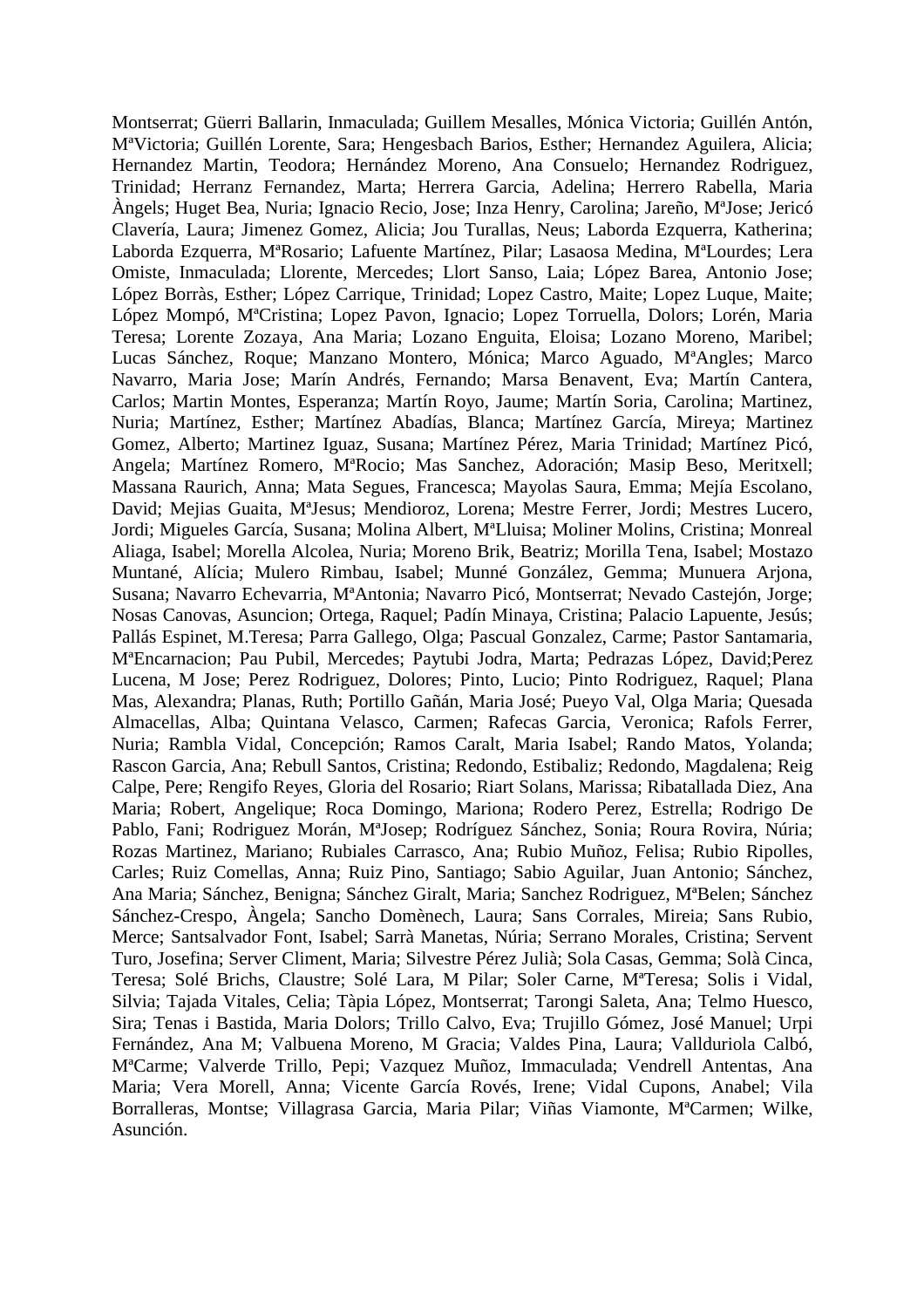# **References**

1. U.S.Department of Health and Human Services: *How Tobacco Smoke Causes Disease: The Biology and Behavioral Basis for Smoking-Attributable Disease: A Report of the Surgeon General.* http://www.surgeongeneral.gov/library/reports/tobaccosmoke/index.html.

2. World Health Organization: *WHO REPORT on the global TOBACCO epidemic, 2009. Implementing smoke-free environments.* 2009 http://www.who.int/tobacco/mpower/2009/en/index.html.

3. National Committee for Smoking Prevention (CNPT): *Expert consensus document on tobacco addiction treatment in Spain.* www cnpt es/doc\_pdf/Doc\_Trat\_CNPT\_2008 pdf 2008.

4. Ministerio de Sanidad Servicios Sociales e Igualdad: *Encuesta Nacional de Salud de España.* 2006 http://www mspses/estadEstudios/estadisticas/encuestaNacional/encuestaIndice2006 htm 2006.

5. Becoña E, Vazquez F: **Effectiveness of personalized written feedback through a mail intervention for smoking cessation: a randomized-controlled trial in Spanish smokers.** *J Consult Clin Psychol* 2001, **69**:33–40.

6. Hughes JR, Keely J, Naud S: **Shape of the relapse curve and long-term abstinence among untreated smokers.** *Addiction* 2004, **99**:29–38.

7. Fiore MC, Jaen CR, Baker TB, Bailey WC, Benowitz NL, Curry SJ, Dorfman SF, Froelicher ES, Goldstein MG, Healton CG, Henderson PN, Richard B, Heyman RB, Koh HK, Kottke TE, Lando HA, Mecklenburg RE, Mermelstein RJ, Mullen PD, Orleans CT, Robinson L, Stitzer ML, Tommasello AC, Villejo L, Wewers ME: *Treating Tobacco Use and Dependence: 2008 Update. Clinical Practice Guideline.* Rockville, MD: US Department of Health and Human Services Public Health Service; 2008.

8. Russell MA, Wilson C, Taylor C, Baker CD: **Effect of general practitioners' advice against smoking.** *Br Med J* 1979, **2**:231–235.

9. Lancaster T, Stead LF: **Physician advice for smoking cessation.** *Cochrane Database Syst Rev* 2004.

10. Lemmens V, Oenema A, Knut IK, Brug J: **Effectiveness of smoking cessation interventions among adults: a systematic review of reviews.** *Eur J Cancer Prev* 2008, **17**:535–544.

11. Stead F, Bergson G, Lancaster T: *Physician advice for smoking cessation.* Cochrane Database of Systematic Reviews: Cochrane Database of Systematic Reviews; 2008:000165.

12. Cabezas C, Martin C, Granollers S, Morera C, Ballve JL, Zarza E, Blade J, Borras M, Serra A, Puente D, Grupo ISTAPS: **Effectiveness of a stepped primary care smoking cessation intervention (ISTAPS): design of a cluster randomised trial.** *BMC Public Health* 2009, **9**:48.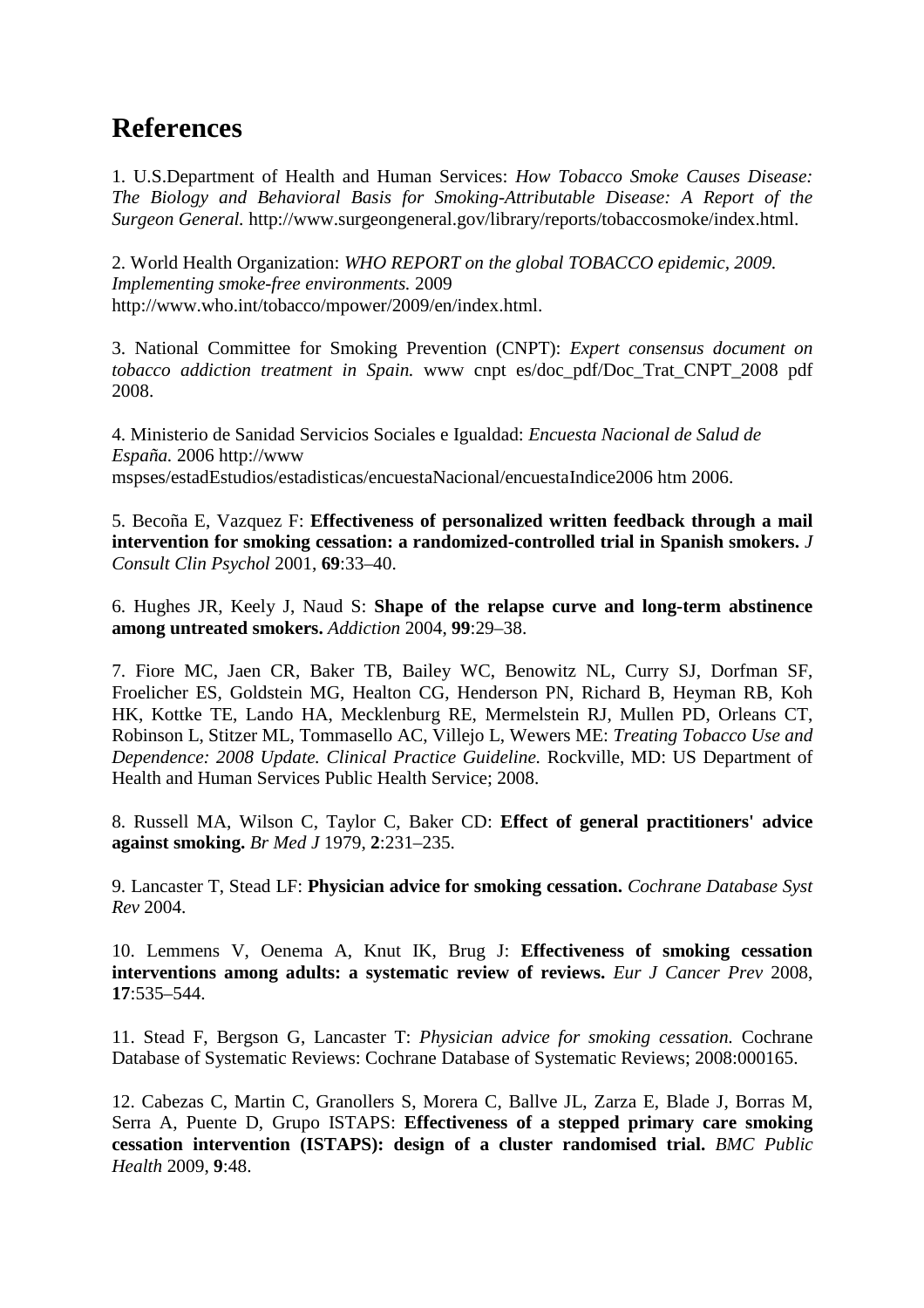13. Codern N, Pla M, de Ormijana AS, González FJ, Pujol E, Soler M, Cabezas C: **Risk perception among smokers: a qualitative study.** *Risk Anal* 2010, **30**:1563–1571.

14. Miller WR, Rollnick S: *Motivational Interviewing: Preparing people for change. 2.ª ed.* New York: Guilford Press edn; 2002.

15. Weinberger M, Greene JY, Mamlin JJ, Jerin MJ: **Health beliefs and smoking behavior.** *Am J Public Health* 1981, **71**:1253–1255.

16. McClure JB: **Are biomarkers a useful aid in smoking cessation. A review and analysis of the literature.** *Behav Med* 2001, **27**:47.

17. Prochaska JO, DiClemente CC, Norcross JC: **In search of how people change. Applications to addictive behaviors.** *Am Psychol* 1992, **47**:1102–1114.

18. Roig L, Perez S, Prieto G, Martin C, Advani M, Armengol A, Roura P, Manresa JM, Briones E, ITADI Study Group: **Cluster randomized trial in smoking cessation with intensive advice in diabetic patients in primary care. ITADI Study.** *BMC Public Health* 2010, **10**:58.

19. Ripoll J, Girauta H, Ramos M, Medina-Bombardó D, Pastor A, Alvarez-Ossorio C, Gorreto L, Esteva M, García E, Uréndez A, Buades A, Torres E: **Clinical trial on the efficacy of exhaled carbon monoxide measurement in smoking cessation in primary health care.** *BMC Public Health* 2012, **12**:322.

20. Urueña A, Ferrari A, Valdecasa E, Ballestero MP, Antón P, Castro R, Cadenas S: *Perfil sociodemográfico de los internautas. Análisis de datos INE.* 2010 http://www ontsired.es/ontsi/sites/default/files/perfil\_sociodemografico\_de\_los\_internautas \_analisis\_de\_datos\_ine\_2011 pdf 2012.

21. Kuppersmith RB: **Is E-mail an effective medium for physician-patient interactions?** *Arch Otolaryngol Head Neck Surg* 1999, **125**:470.

22. Wallwiener M, Wallwiener CW, Kansy JK, Seeger H, Rajab TK: **Impact of electronic messaging on the patient-physician interaction.** *J Telemed Telecare* 2009, **15**:243–250.

23. Hsiung RC: *E-therapy. Case studies, guiding principles, and the clinical potential of the internet.* New York: W W Norton & Company; 2002.

24. Atherton H, Huckvale C, Car J: **Communicating health promotion and disease prevention information to patients via email: a review.** *J Telemed Telecare* 2010, **16**:172– 175.

25. Baena A, Quesada M: **El papel integrador y complementario de las nuevas tecnologías de la información y de la comunicación en el control y tratamiento del tabaquismo.** *Trastornos Adictivos* 2007, **9**:46–52.

26. Graham AL, Papandonatos GD: **Reliability of internet- versus telephone-administered questionnaires in a diverse sample of smokers.** *J Med Internet Res* 2008, **10**:e8.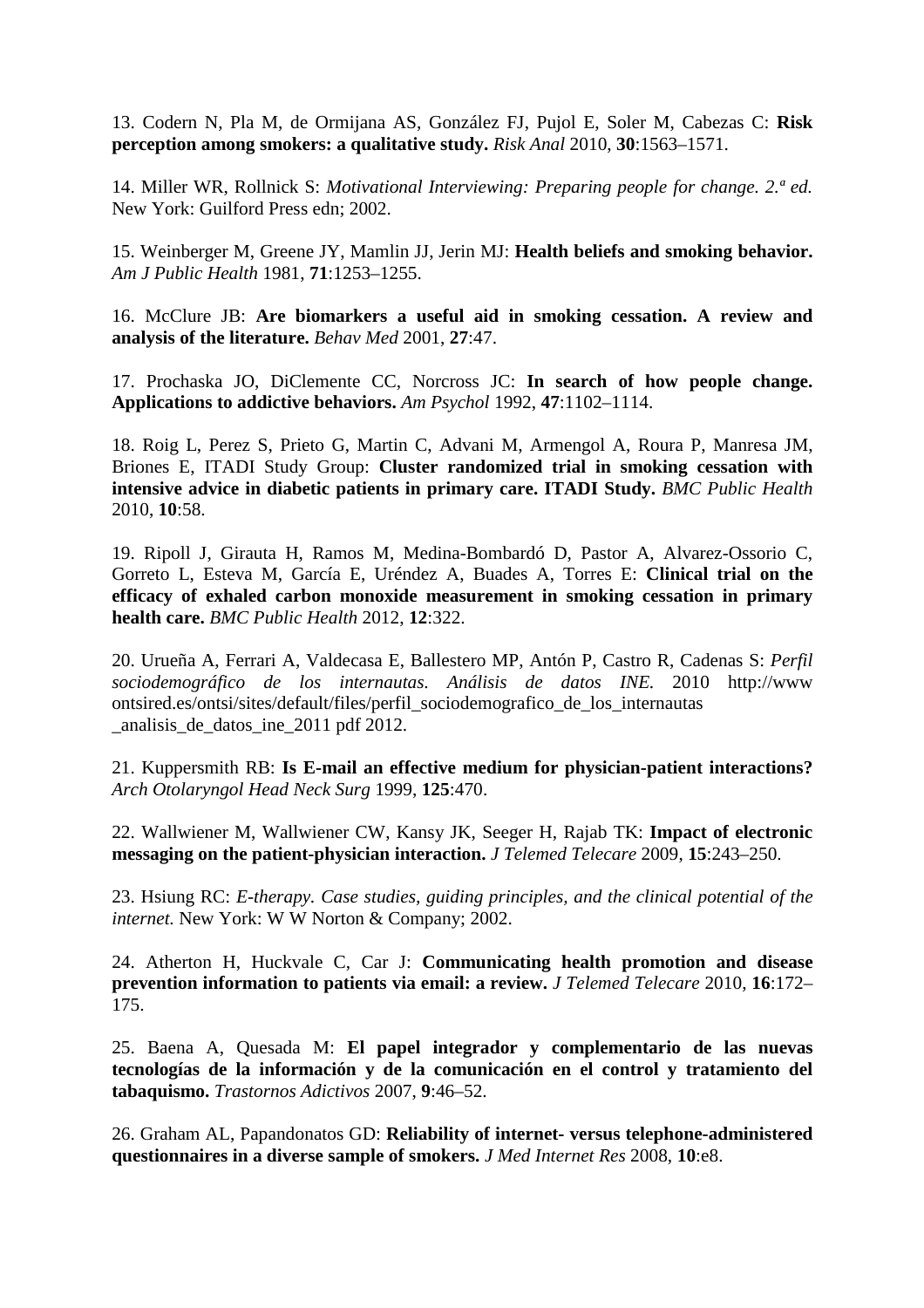27. An LC, Hennrikus DJ, Perry CL, Lein EB, Klatt C, Farley DM, Bliss RL, Pallonen UE, Lando HA, Ehlinger EP, Ahluwalia JS: **Feasibility of Internet health screening to recruit college students to an online smoking cessation intervention.** *Nicotine Tob Res* 2007, **9**(Suppl 1):S11–8.

28. Stead LF, Perera R, Lancaster T: **Telephone counselling for smoking cessation.** *Cochrane Database Syst Rev* 2006, **3**, CD002850.

29. Shahab L, McEwen A: **Online support for smoking cessation: a systematic review of the literature.** *Addiction* 2009, **104**:1792–1804.

30. Cobb NK, Graham AL: **Characterizing Internet searchers of smoking cessation information.** *J Med Internet Res* 2006, **8**:e17.

31. Civljak M, Sheikh A, Stead LF, Car J: **Internet-based interventions for smoking cessation.** *Cochrane Database Syst Rev* 2010, **9**:CD007078.

32. Te Poel F, Bolman C, Reubsaet A, de Vries H: **Efficacy of a single computer-tailored email for smoking cessation: results after 6 months.** *Health Educ Res* 2009, **24**:930–940.

33. Polosa R, Russo C, Di Maria A, Arcidiacono G, Morjaria JB, Piccillo GA: **Feasibility of using E-mail counseling as part of a smoking-cessation program.** *Respir Care* 2009, **54**:1033–1039.

34. Lenert L, Munoz RF, Perez JE, Bansod A: **Automated e-mail messaging as a tool for improving quit rates in an internet smoking cessation intervention.** *J Am Med Inform Assoc* 2004, **11**:235–240.

35. Klatt C, Berg CJ, Thomas JL, Ehlinger E, Ahluwalia JS, An LC: **The Role of Peer Email Support As Part of a College Smoking-Cessation Website.** *Am J Prev Med* 2008, **35**:S471–S478.

36. Patten CA, Croghan IT, Meis TM, Decker PA, Pingree S, Colligan RC, Dornelas EA, Offord KP, Boberg EW, Baumberger RK, Hurt RD, Gustafson DH: **Randomized clinical trial of an Internet-based versus brief office intervention for adolescent smoking cessation.** *Patient Educ Couns* 2006, **64**:249–258.

37. Meis T, Gaie M, Pingree S, Boberg E, Patten C, Offord K, Berry KL, Gustafson DH: **Development of a Tailored, Internet-based Smoking Cessation Intervention for Adolescents.** *J Comput-Mediat Comm* 2002, **7**:1–15.

38. Moreno JJ: **El programa para dejar de fumar "on line" del Ayuntamiento de Madrid. Un estudio exploratorio.** *Addiciones* 2006, **18**:345–358.

39. National Distance Education University (UNED): *Pshicology Faculty: Tratamiento para dejar de fumar.* 2012 www apsiol.uned.es/dejardefumar.2012.

40. Institut Català de la Salut: *E-consulta.* 2012 https://econsulta.ics.gencat.cat/public/login/index/ID/ 2012.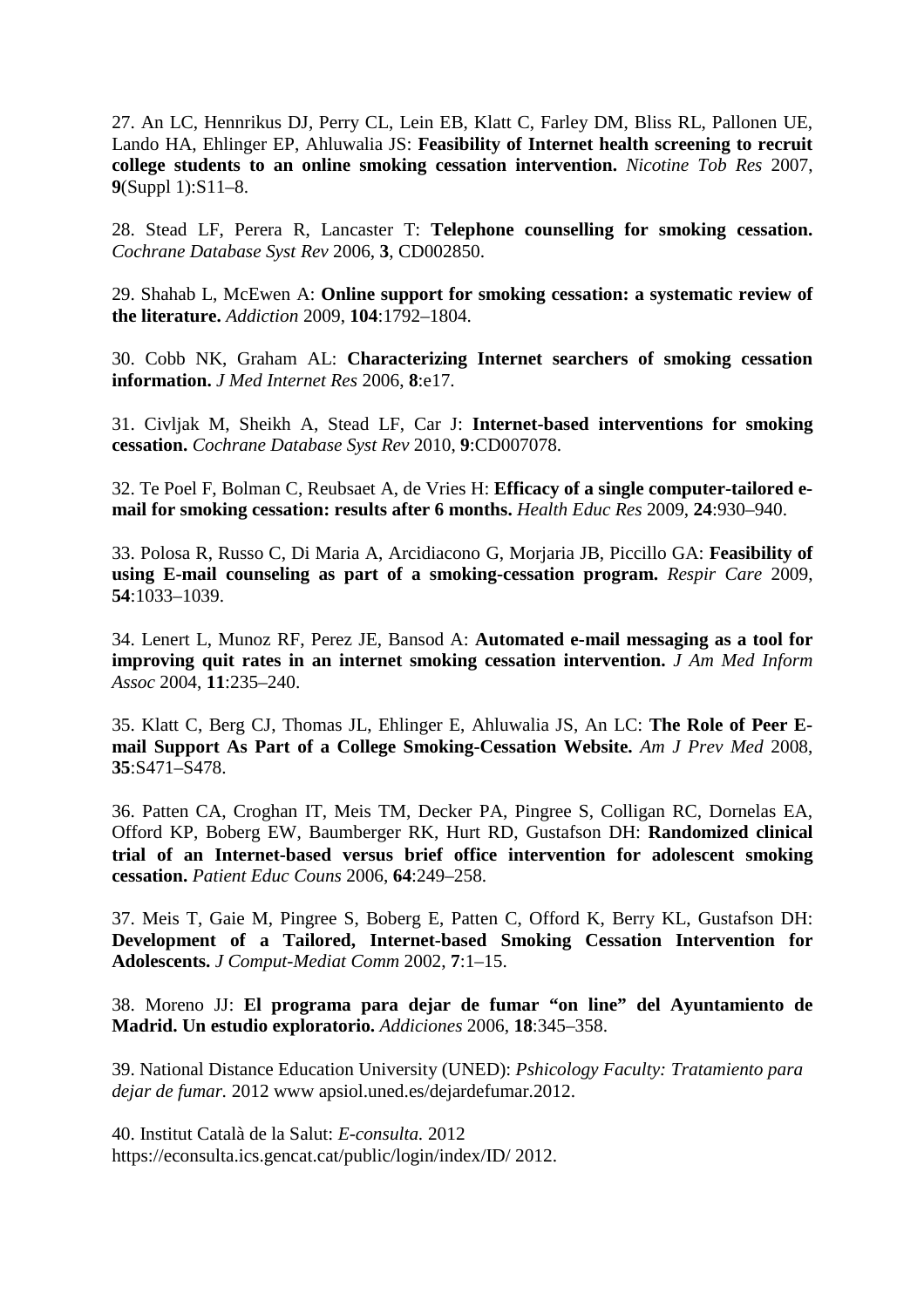41. Miltenberg R: *Behavior modification. Principles and procedures.* Pacific Grove, CA: Brooks/Cole; 1997.

42. Cabezas C, Martin C, Ballve JL, Blade J, Borras M, Granollers S, Morera C, Serra A, Zarza E: **Detecció i tractament del consum del tabac.** *Guies de pràctica clínica Institut Català de la Salut* 2009 http://www.gencat.cat/ics/professionals/guies/tabac/tabac htm.

43. Hughes JR, Keely JP, Niaura RS, Ossip-Klein DJ, Richmond RL, Swan GE: **Measures of abstinence in clinical trials: issues and recommendations.** *Nicotine Tob Res* 2003, **5**:13– 25.

44. Heatherton TF, Kozlowski LT, Frecker RC, Fagerström KO: **Test for Nicotine Dependence: a revision of the Fagerström Tolerance Questionnaire.** *Br J Addict* 1991, **86**:1119–1127.

45. Graham AL, Papandonatos GD, Kang H, Moreno JL, Abrams DB: **Development and validation of the online social support for smokers scale.** *J Med Internet Res* 2011, **13**:e69.

46. Campbell MK, Elbourne DR, Altman DG: **CONSORT statement: extension to cluster randomised trials.** *BMJ* 2004, **328**:702–708.

47. Drummond M, Sculpher MJ, Torrance GW, O'Brien BJ, Stoddart GL: *Methods for the Economic Evaluation of Health Care Programmes, 3rd Revised edition.* Oxford University Press; 2005.

48. Andronis L, Barton P, Bryan S: **Sensitivity analysis in economic evaluation: an audit of NICE current practice and a review of its use and value in decision-making.** *Health Technol Assess* 2009, **13**:iii-ix-6.

49. Stoddard J, Delucchi K, Muñoz R, Collins N, Stable EP, Augustson E, Lenert L: **Smoking cessation research via the internet: a feasibility study.** *J Health Commun* 2005, **10**:27–41.

50. Ministerio de Sanidad Servicios Sociales e Igualdad: *Actividad ordinaria en centros de atención primaria. Informe resumen evolutivo del sistema nacional de salud.* 2007–2009 http://www.mspses/estadEstudios/estadisticas/docs/siap/Informe\_de\_Actividad\_Ordinaria\_At encion Primaria 2007-09.pdf.2012.

51. Josseran L, King G, Guilbert P, Davis J, Brucker G: **Smoking by French general practitioners: behaviour, attitudes and practice.** *Eur J Public Health* 2005, **15**:33–38.

52. Ortega G, Castellà C, Martín-Cantera C, Ballvé JL, Díaz E, Saez M, Lozano J, Rofes L, Morera C, Barceló A, Cabezas C, Pascual JA, Pérez-Ortuño R, Saltó E, Valverde A, Jané M: **BIBE Study Group: Passive smoking in babies: the BIBE study (Brief Intervention in babies. Effectiveness).** *BMC Public Health* 2010, **10**:772.

53. Wakefield DS, Mehr D, Keplinger L, Canfield S, Gopidi R, Wakefield BJ, Koopman RJ, Belden JL, Kruse R, Kochendorfer KM: **Issues and questions to consider in implementing secure electronic patient-provider web portal communications systems.** *Int J Med Inform* 2010, **79**:469–477.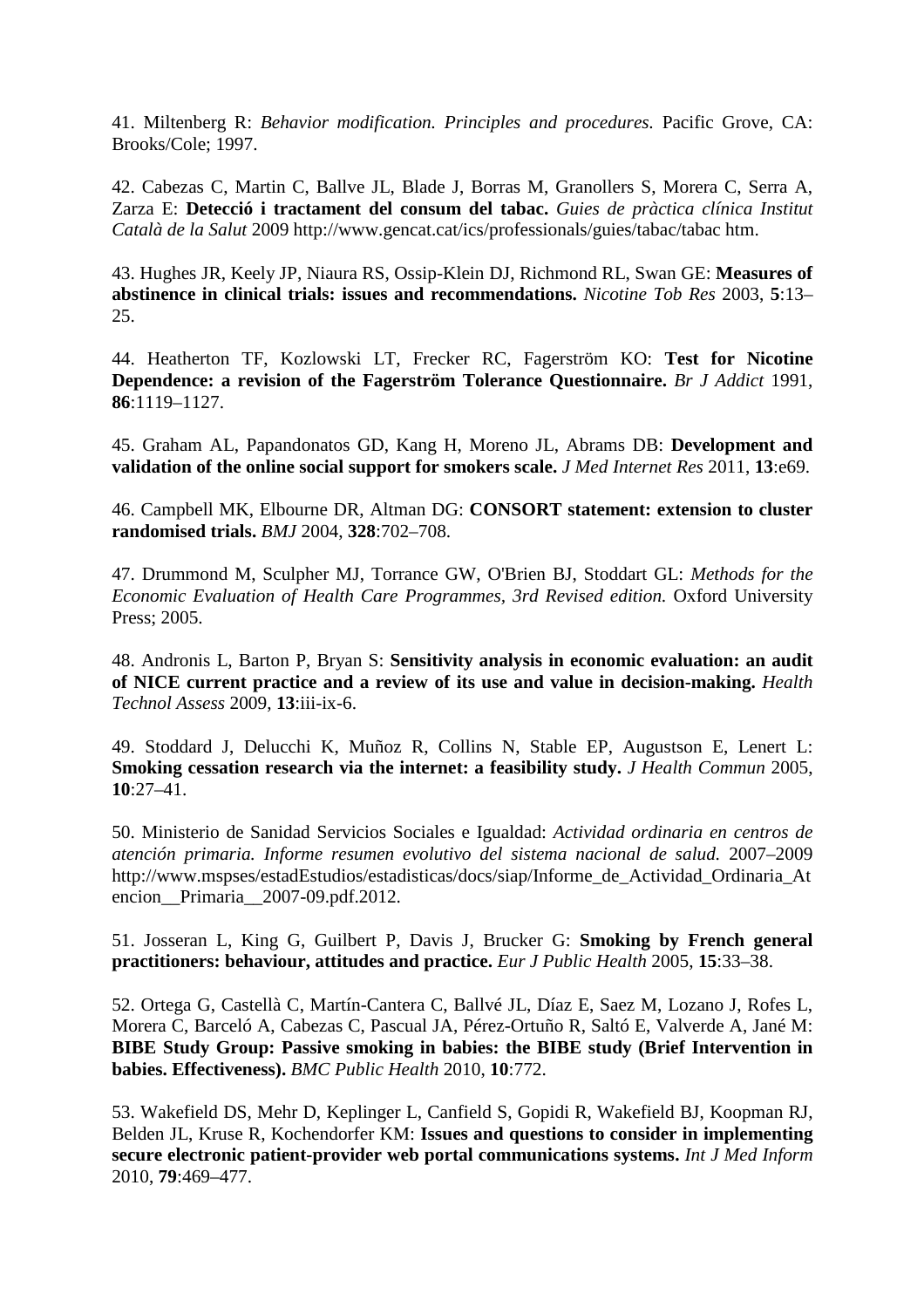54. Black AD, Car J, Pagliari C, Anandan C, Cresswell K, Bokun T, McKinstry B, Procter R, Majeed A, Sheikh A: **The impact of eHealth on the quality and safety of health care: a systematic overview.** *PLoS Med* 2011, **8**:e1000387.

# **Additional file**

**Additional\_file\_1 as DOC**

**Additional file 1.** Nature of the E-mails of the intervention of the TABATIC study.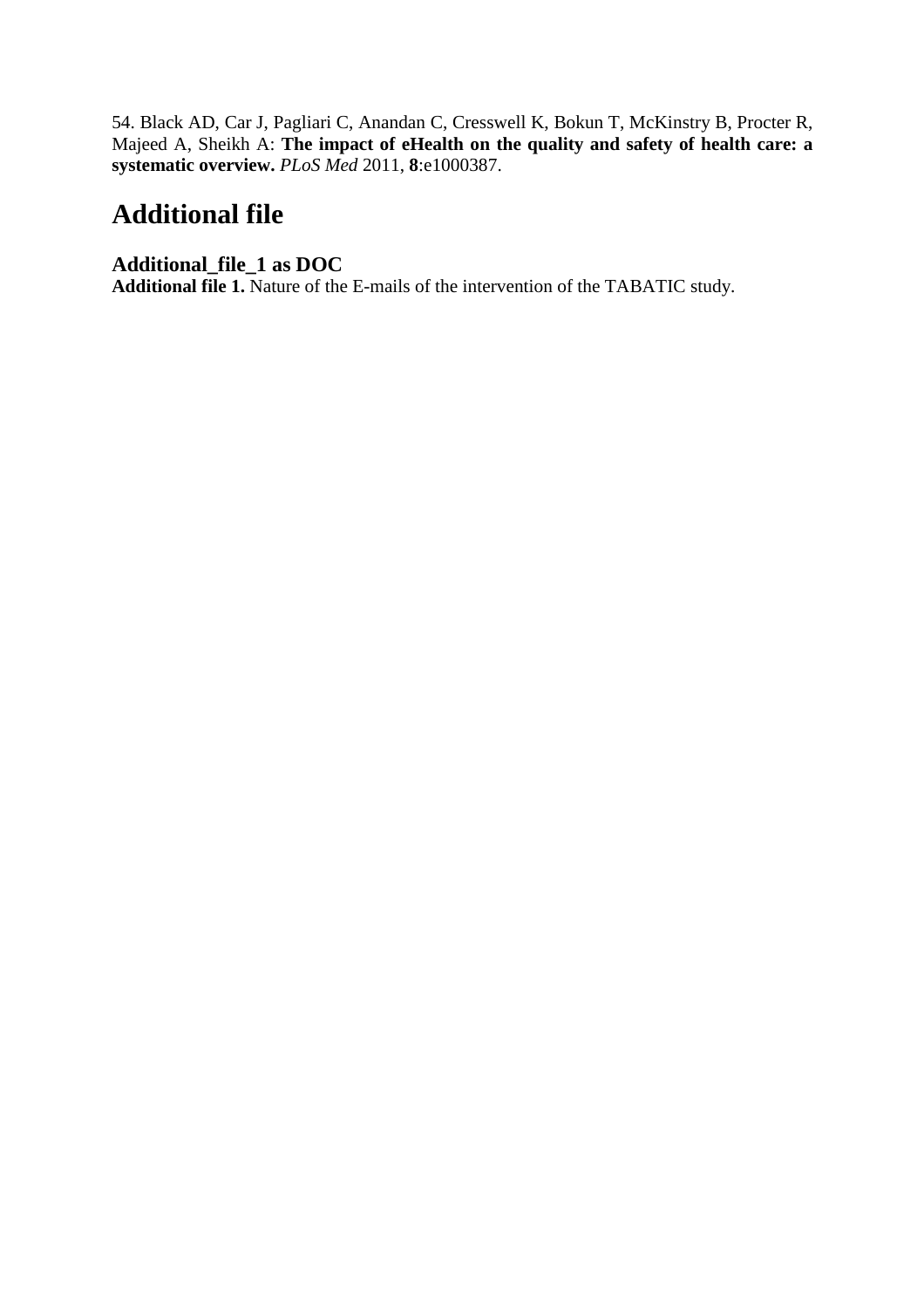